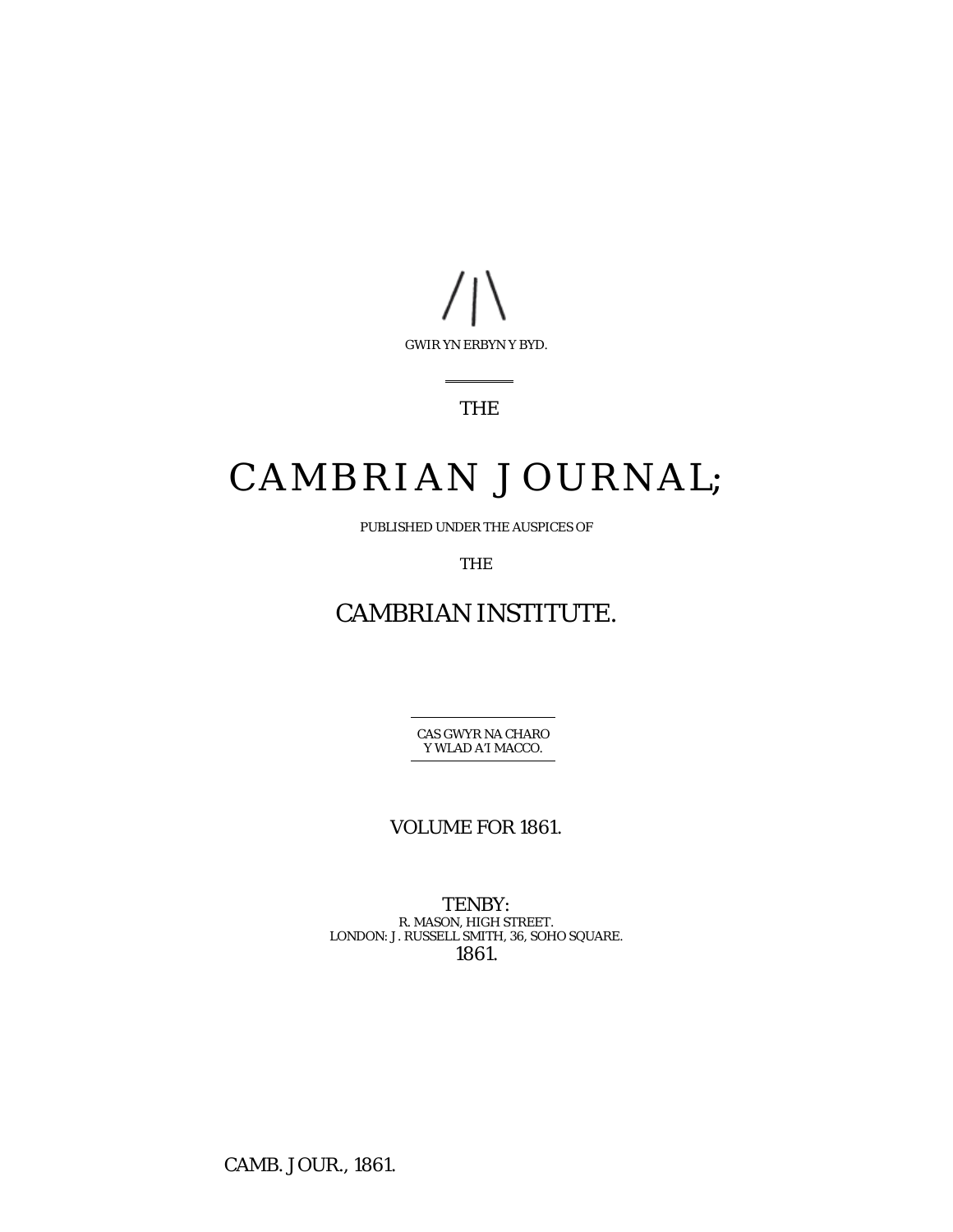## CAMBRIAN JOURNAL.

ALBAN NGHE BILIR.

(vernal equinox.)

## [DAVID MORGAN, THE WELSH JACOBITE;](http://books.google.com/books?id=M11KAAAAcAAJ&lpg=PA311&ots=KcIhoHp3SN&dq=%E2%80%98David%20Morgan%20the%20Welsh%20Jacobite%2C%E2%80%99%20Cambrian%20Journal&pg=PA297#v=onepage&q&f=false)

A CONTRIBUTION TO THE HISTORY OF JACOBITISM IN WALES.

By WILLIAM LLEWELLIN, F.G.S., F.G.H.S., &c., &c.

"Although my lands are fair and wide, It's here no longer I must bide; Yet my last hoof, and horn, and hide, I'll gie to bonnie Charlie.

"Although my heart is unco sair, And lies fu' lowly in its lair, Yet the last drap of blude that's there, I'll gie for bonnie Charlie."

*Jacobite Ballad.*

ONE of the most romantic and spirit-stirring episodes in English History is that presented to us by the last effort of the partisans of the expelled House of Stuart to place the representative of the exiled family on the throne of his ancestors.

The Rebellion of 1745 has been acknowledged universally to have been remarkable for the interesting incidents, and romantic adventures, to which it gave rise; and the annals of history do not furnish examples of greater personal sacrifices, more exalted heroism, and chivalrous devotion, than were exhibited during that momentous struggle.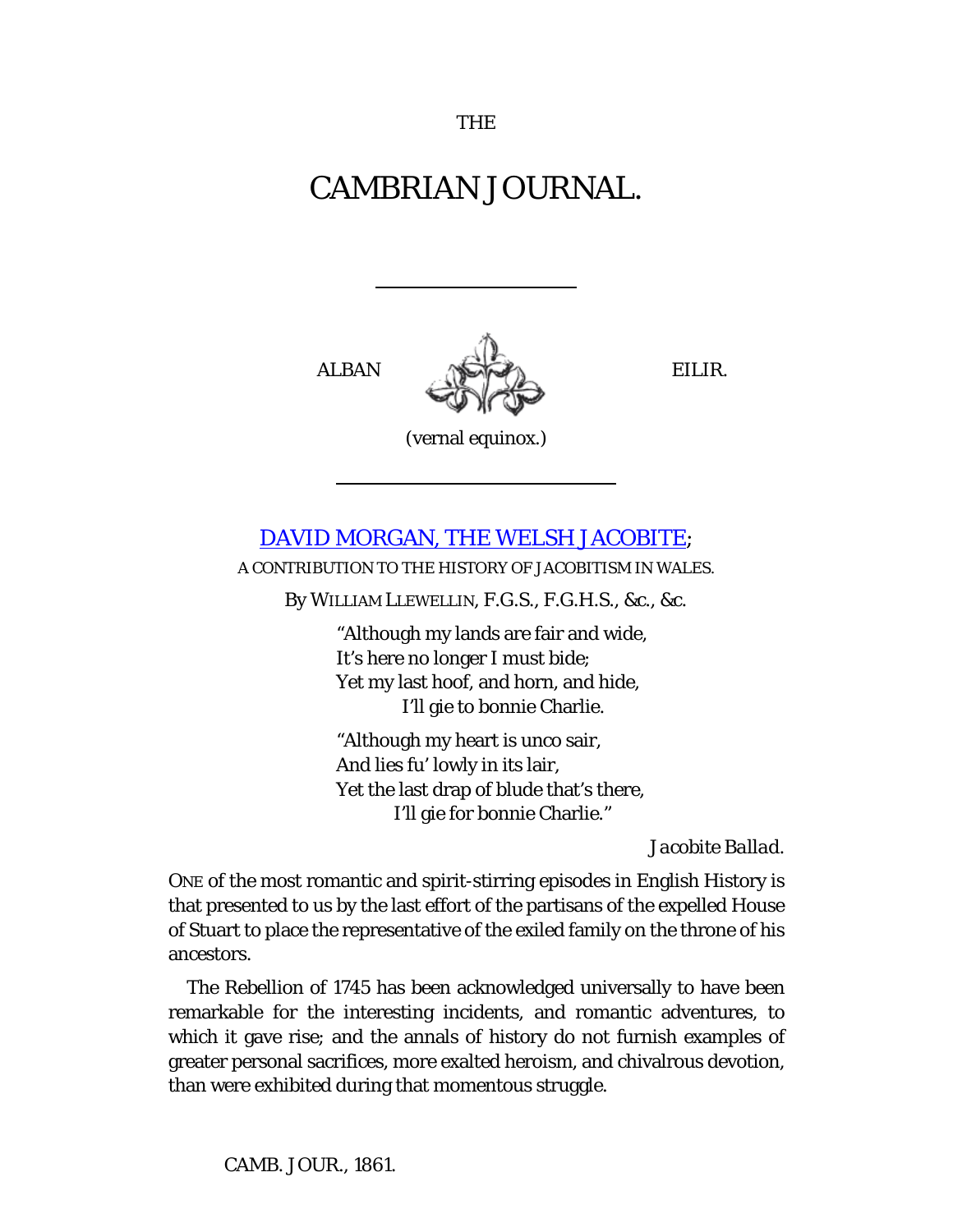In those peaceful times, and blessed with institutions that afford the fullest security for the preservation of our civil and religious liberties, it is difficult to conceive the stormy struggles to which the country was subjected, in the efforts of our forefathers, amid contending factions, to secure and maintain the liberties which we now enjoy, and to hand them down to us unimpaired. Still more difficult is it to realize the fact, that very little more than a century has passed since this country was the scene of a fierce civil war, in which members of the same family were arrayed against each other in hostile conflict, and, during the progress of which, and of the ruthless and vindictive executions that followed it, the bravest blood of Britain,—that of the devoted, though mistaken, adherents of the Stuarts,—was poured out like water on their native soil.

The circumstances out of which this great conflict originated may be thus briefly detailed. The continued infraction of the laws by a systematic indifference to every principle of legality, the violation of the liberties of the people, the brutal cruelty and senseless obstinacy, the persistent determination to deprive the Episcopal and Presbyterian Churches of their rights and privileges, and to restore the domination of the Roman Catholic Church, which characterized the proceedings of James II. during his short and most unhappy reign, completely alienated the affections of his subjects, and eventually led the best and greatest men of the country to seek the aid of the Prince of Orange, afterwards William III., against the tyranny and oppression to which they were subjected.

The flight of the King, and the successful accomplishment, and glorious results of the Revolution of 1688, speedily followed that movement, and the stable and permanent advantages, and constitutional reforms, that subsequently had their origin in the Bill of Rights, were thus secured to us.

While experiencing those manifold benefits, and realizing the blessed results of the solid guarantees for the maintenance and extension of their liberties, that sprung out of the expulsion of James II., and when there were numbers of living men, who had not only been witnesses, but were also victims of his oppression and misrule, it is passing strange that such a feeling should have existed among any considerable body of the people as could have rendered possible the Rebellions of 1715 and 1745, and have enlisted in favour of the Stuarts, and enrolled among their enthusiastic adherents, many men of high position, and extensive territorial possessions. But, though at the period of the outbreak of 1715, only 27 years had elapsed, and not more than 57 years had passed, when the Rebellion of 1745 occurred, since the Revolution, the resentment, the sense of wrong, and the many painful impressions produced on the public mind by the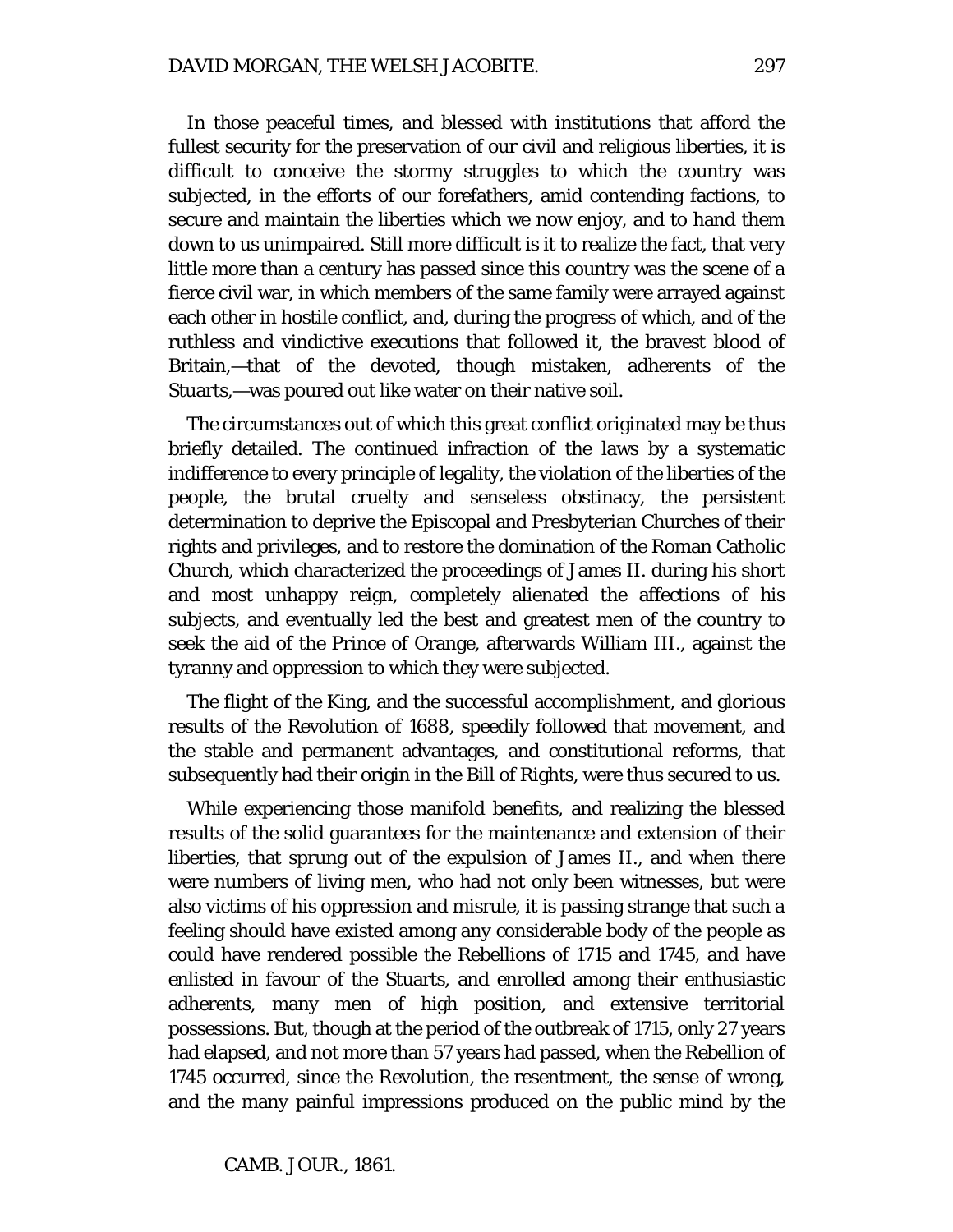occurrences of James II.'s fated and luckless reign, though not wholly effaced, had unquestionably been very considerably subdued and obliterated. The sons and grandsons of the brave and devoted Cavaliers, who fought and bled for their King in the bloody fields of Naseby and Worcester, and who sacrificed wealth and life in the royalist cause, clung tenaciously to the recollections associated with those unhappy days, and still sympathised with the fallen fortunes of the Stuarts.

A considerable amount of discontent also existed in the country, occasioned by the impolitic and unseemly preference shown by the two first Georges for their Hanoverian subjects, which partiality, natural as it may have been, was, in a King of England, excessively indiscreet, and, by its undisguised, and even occasionally ostentatious manifestations, calculated to excite among his subjects feelings of considerable dissatisfaction and discontent. Those monarchs were likewise known to possess a very imperfect acquaintance, which they made no efforts to extend, with the language, laws, and constitution of England; and, prior to the outbreak of the last Rebellion, in 1745, the unpopularity of George II. had become so decided as to render it extremely probable that a movement, well conceived and skilfully carried out, for the restoration of the old dynasty, might be successful. For, throughout the country, and even in London, the people appear to have formed a highly favourable estimate of the Pretender, (of whom zealous Jacobites had spread the most glowing accounts,) and to have entertained a higher regard for his personal character than they felt for that of George. Indeed, had there not existed the apprehension that, with their restoration, the hereditary passion for arbitrary power that had ever characterized the Stuarts would once more have manifested itself, there were few patriotic Englishmen who would not gladly have given their adherence to them, and so have relieved themselves of a dynasty that had not from the first been particularly popular, and that was then very generally regarded with contempt and dislike.

The restoration of the Stuarts, although not actively promoted by the majority of the people, was not, however, regarded with any feelings approaching abhorrence, nor did they even extend to very serious dislike. Several of the most distinguished noblemen and gentlemen were already zealous Jacobites, while many more regarded the movements and conspiracies in favour of the Stuarts either with favour or indifference.

The relations that existed between the great landowners and their tenants and dependents so largely partook, even at that comparatively recent period, of the spirit and characteristics of the feudal system, that few of the territorial families would have experienced much difficulty in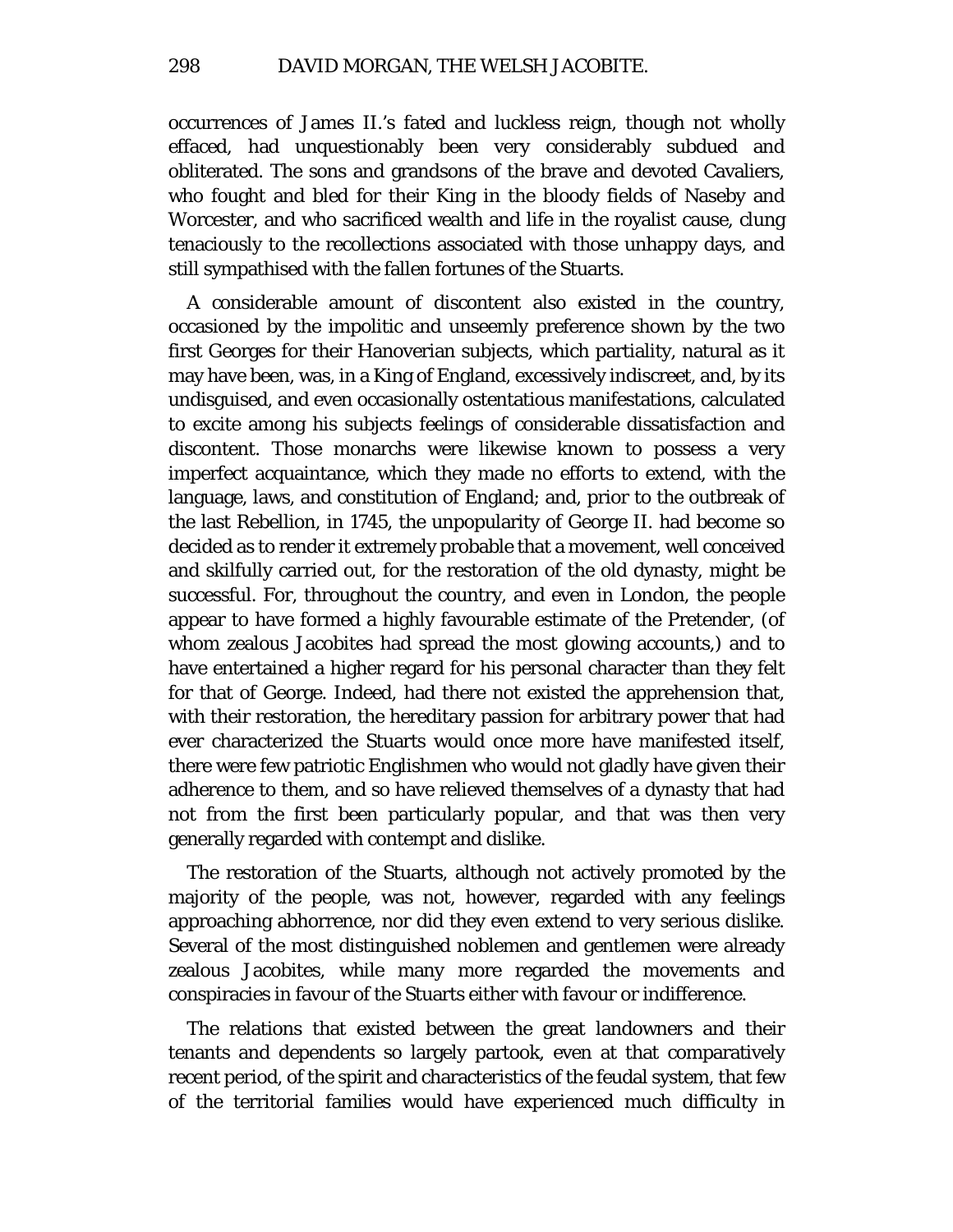gathering together, and bringing into the field, very formidable bodies of armed retainers, in behalf of any cause which they had espoused, and desired to uphold. This, however, was more especially the case in Scotland and Wales.

In the latter country, as in Scotland, the Jacobites were very numerous, and the loyalty that had been the characteristic of the Welsh people in the troubled times of the great Rebellion, and which made Wales almost the last rallying place of the unhappy Charles Stuart, and his devoted followers, still existed among the Welsh people, and rendered them ready to undergo the greatest personal sacrifices, or to encounter any perils, in upholding the cause of his unfortunate descendant.[1](#page-4-0)

Had Charles Edward followed the counsels that were freely urged upon him during the ill-judged retreat from Derby, and marched his forces into Wales, it is probable that a formidable rising would have occurred in that country, and that, if not ultimately successful, the struggle would have been greatly prolonged, and have proved of a still more serious and sanguinary character.

But, had that course been adopted, and failure ensued, several of the great Welsh landed proprietors would have been involved in the ruin that overtook so many of the leading Scottish Jacobites, and their heads would most assuredly have fallen on the scaffold. As it was, the Duke of Beaufort, with hereditary devotion to the Stuarts, and Sir Watkin Wynn, were so seriously compromised as to place them for a time in considerable danger.

The infamous Secretary Murray, of Broughton, revealed the whole of the particulars of the Jacobite intrigues and conspiracies that had existed since the year 1740, and made such criminatory statements, with respect to the complicity of the Duke, and Sir Watkin, as clearly proved their active participation in the plots that had preceded and led to the Rebellion. The law, however, required that, in cases of treason, *two* witnesses should depose to the facts on which the charge was founded; and it was consequently found impracticable to proceed against them on Murray's traitorous testimony. It is, moreover, suspected that the king and the government felt indisposed to have them impeached, fearing that the prosecution of men so powerful and influential might give rise to serious disturbances, and cause a further outbreak of a still more dangerous character than that which had been so recently suppressed.

<span id="page-4-0"></span><sup>1</sup> The "Young Pretender," as he was generally designated. He was the son of James Frederick Edward Stuart, usually called the "Old Pretender," and grandson of James II.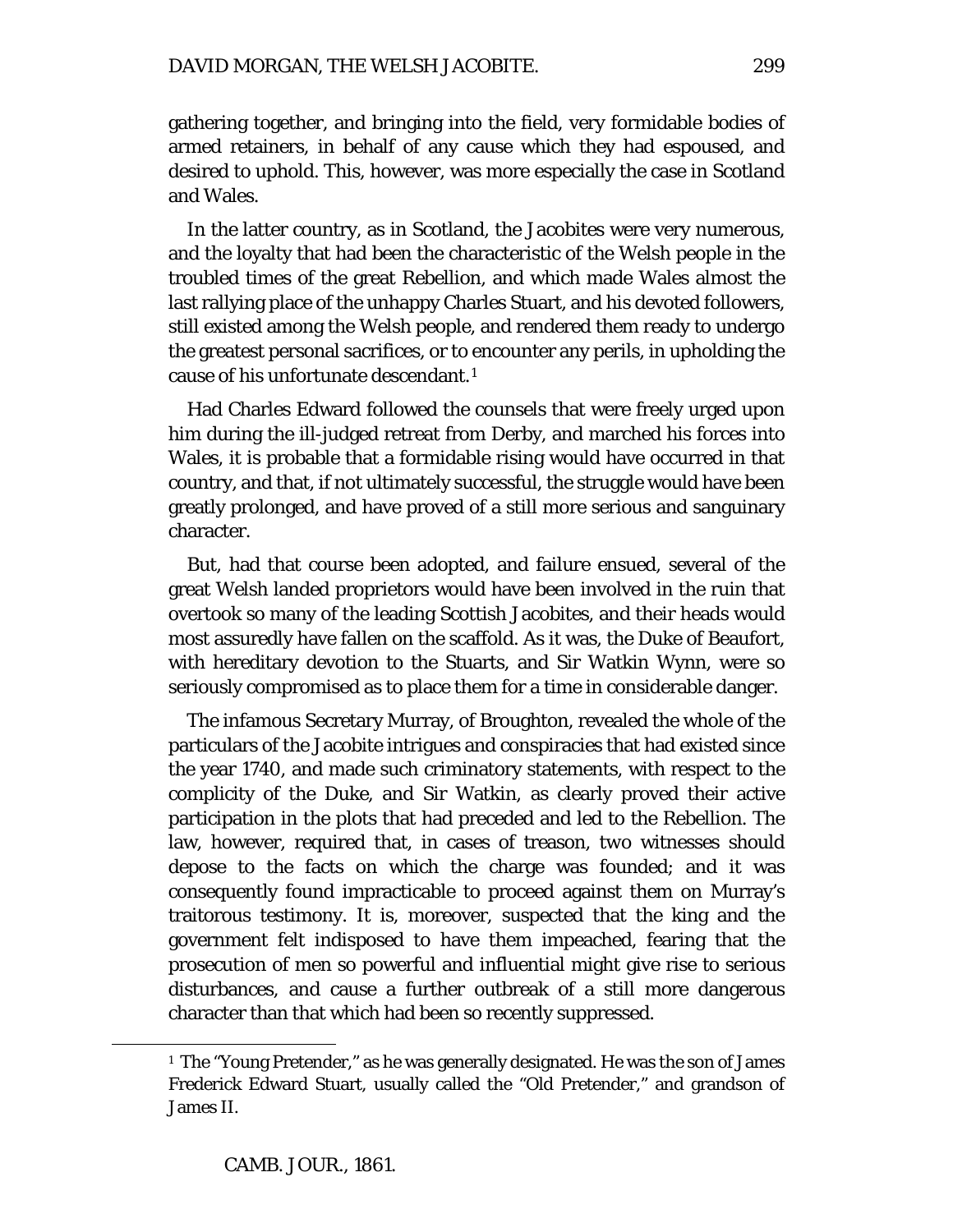In addition to the Duke of Beaufort, and Sir Watkin Wynn, many of the leading noblemen and gentlemen, throughout North and South Wales, were intimately associated with the intrigues of the Jacobites. Among those most deeply involved, and who made the greatest sacrifices for the cause of the Stuarts, was William, Marquis of Powis, who followed James II. into France, and was by him created Duke of Powis, and so designated at the Court of St. Germain's. The fourth daughter of this nobleman, Lady Winifred Herbert, became the wife of the Earl of Nithsdale; and the remarkable devotion and heroic courage with which she devised, and successfully accomplished, the escape of her beloved husband, when left for execution, entitle her to an exalted place among the heroines of Wales.

The Earl had been one of the most prominent leaders of the Rebellion in 1715; and, after its suppression, was apprehended, tried, and sentenced to death. His devoted wife exhausted every effort to obtain his pardon, and sought, by the most strenuous and piteous appeals, to move the King to mercy. Finding, however, that her prayers and entreaties were disregarded, and that no other hope remained to her, this dauntless woman, undismayed by difficulties and dangers before which most hearts would have quailed, and sank into despair, wrought out a most heroic scheme for effecting the escape of the Earl from the Tower, and had the inexpressible happiness of releasing him from his prison, and placing him far beyond the reach of his pursuers. In doing this, her own safety, and even life, were seriously imperilled; but, by the interposition of influential individuals attached to the Court, a merciful view was taken of her case, and she was eventually permitted to pass over to the continent, to rejoin the husband she had saved. To Welshmen it will be a gratifying fact that, associated with her in those efforts to preserve the Earl from the scaffold, and all essential to her success, were her "dear Evans," a maid or companion, and a Mrs. Morgan, both of whom appear to have been faithful Welsh dependents of the family of Powis, and wholly devoted to the Countess,

Though the precise extent of his complicity have escaped my inquiries, and I have failed to obtain clear evidence on the subject, I find it generally asserted, throughout the district in which he resided, that the great landed proprietor, Mr. Lewis, of the Van, Caerphilly,—" Ysguier Lewis gwych o'r Van,"—from whom the Marquis of Bute, and the Baroness Windsor, inherit their great estates in Glamorganshire, was discovered to have participated in one of the numerous plots for the restoration of the Stuarts, and to have had a fine imposed upon him of £10,000. Such a sum in those days would have been accounted a large one; and to procure it, a large extent of land, in the vicinity of Merthyr-Tydfil, (then a humble village containing less than a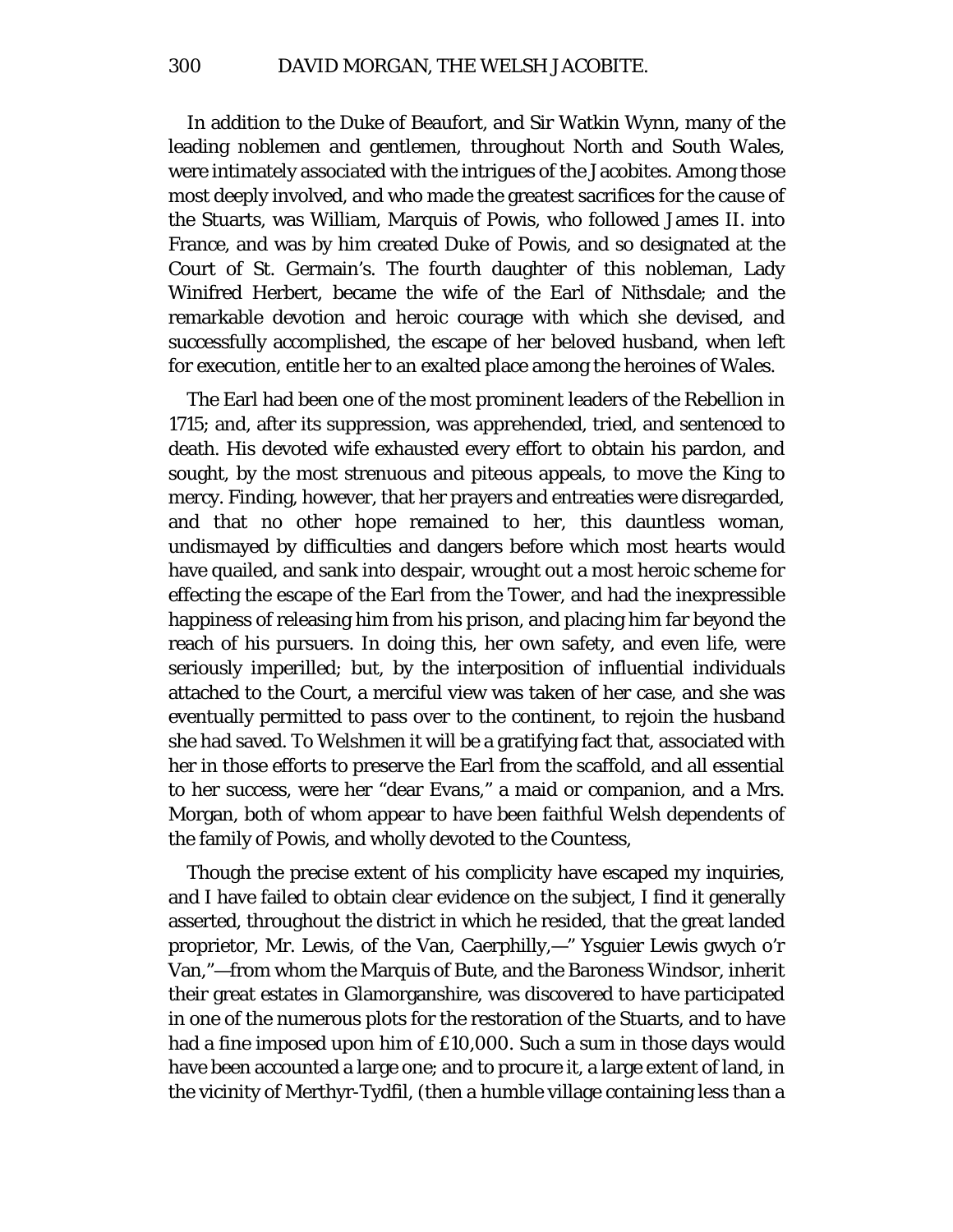dozen houses,) and elsewhere, had to be sold; and it is said that, among the properties that were then disposed of, were the Court, Mardy, and other estates, that have subsequently proved of very great value.

The uncompromising Jacobite feeling of one of the old Welsh proprietors is displayed in an anecdote that has been related of Sir Charles Kemys, of Cefn Mabley. It is said of him that, during his travels on the continent, he paid a visit to Hanover, and was treated with marked regard by the Elector; and, it is supposed, that he owed that distinction to the lessons which he gave to the Court and Sovereign in the British accomplishments of drinking and smoking tobacco. Shortly after his elevation to the throne of England, George expressed a strong desire to see his former friend, Sir Charles Kemys, and, as he persisted in the wish, he was informed by the courtiers that Sir Charles was not well affected to the present dynasty. "Poo! Poo!" said the King, "tell him he must come up, I long to smoke a pipe with him." This command having been conveyed to Sir Charles, he is said to have declined the invitation in those terms,—"I should be happy to smoke a pipe with him as Elector of Hanover, but I can't think of it as King of England."[2](#page-6-0)

The traditions that still linger among the Welsh hills show that Jacobite principles were not confined to the landowners, but also prevailed among the farmers and peasants. Of those traditionary stories, one is told of an old Welsh farmer, residing at a farm called Pen Craig Fargoed, in the parish of Gelligare, Glamorganshire, and who appears to have been a devoted adherent of the Stuarts. A witty fellow in the neighbourhood, rather remarkable for his acuteness, and, withal, somewhat addicted to rhyming, to meet some pressing necessity, had borrowed a guinea from his neighbour, "yr hên bapist," and, on meeting him subsequently, without having the power to repay him the loan, with the view of propitiating him, addressed him in the following terms, and, it is said, greatly pleased him, and obtained all the indulgence that he sought:—

> "Tri ffeth 'rwy yn ei archi, Cael echwyn am y guni, A chael Pretendwr ar y faink A chael bath Ffraink y dali."

Which, for the benefit of those unacquainted with the Welsh language, may be thus translated:—

"Three things do I desire,

<span id="page-6-0"></span><sup>2</sup> Williams's History of Monmouthshire.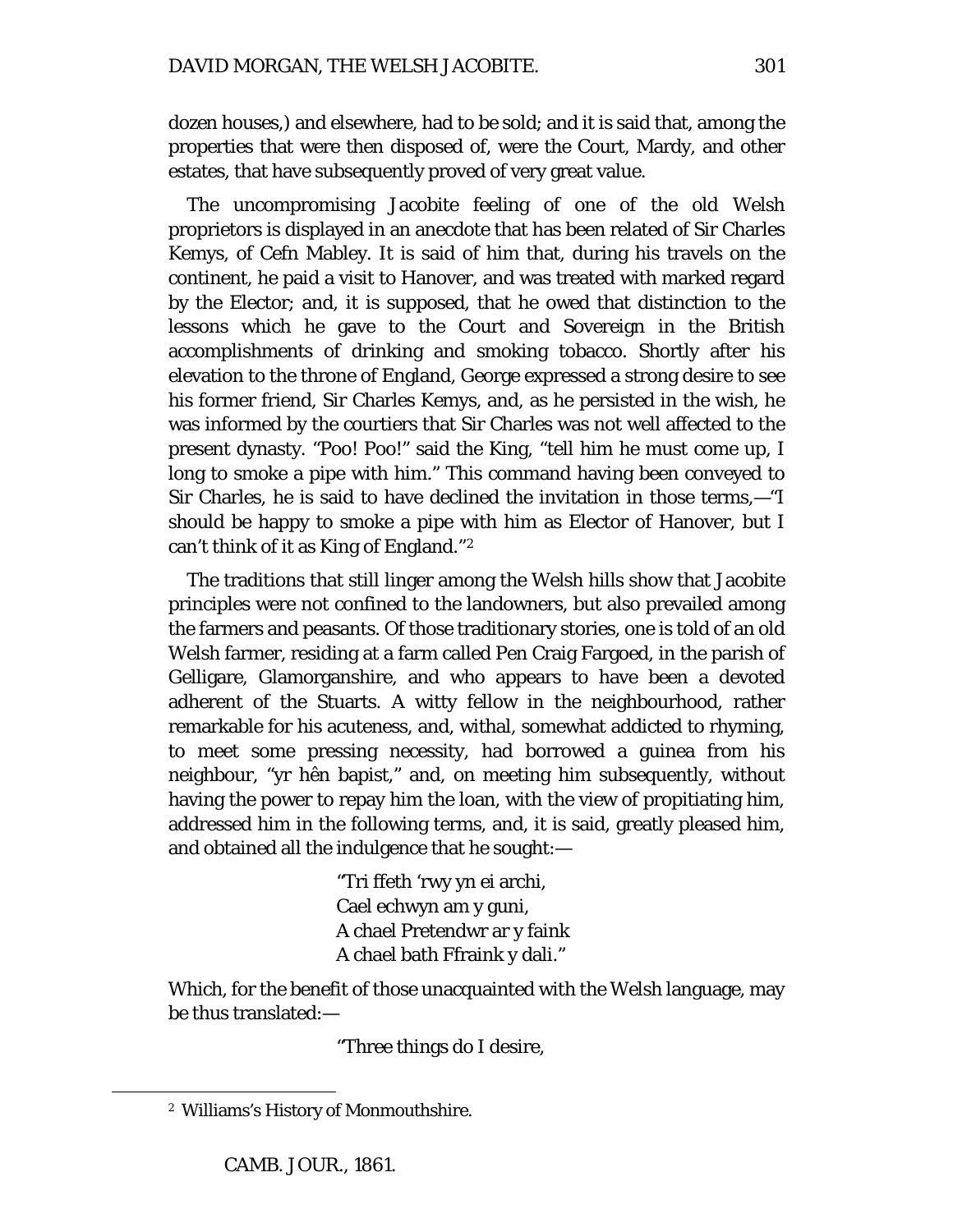To have indulgence for the guinea; And have the Pretender on the throne; And have French money to pay with."

In North Wales the Jacobites appear to have been numerous and powerful. A social meeting that existed very recently, if it does not still exist, at Wrexham, and known as the "Cycle," was originally a secret assembly of the Jacobites, established in Denbighshire, for the object of upholding and promoting the pretensions of the young Pretender, Prince Charles Edward, to the throne of this country. The rules of this society, to which the signatures of several of its leading members were appended, were published, about thirty years back, in the *Cambrian Quarterly Journal;[3](#page-7-0)* and, as that work possessed a limited circulation, and has now become scarce, its reproduction may interest many persons to whom it would otherwise be unknown. This list of the names of the members is one of the earliest known. More recent ones are stated to have been drawn up in the form of a round robin; which, it is suspected, was adopted to prevent the possibility of either of the members being proceeded against as the principal of an assembly that was clearly of a treasonable character.

"We, whose names are underwritten, do promise at  $y<sup>e</sup>$  time and place to our names respectively affixed, and to observe the rules following, viz.

- Imprs. Every member of this society shall, for default of his appearance, submit to be censur'd, and shall thereupon be censur'd by the judgm<sup>t</sup> of the society.
- $2<sup>ndly</sup>$ . Every member y<sup>t</sup> cannot come shall be obliged to send notice of his non-appearance by 12 of the clock at noon, together with his reason in writing, otherwise his plea shall not excuse him, if within the compass of fifteen miles from the place of meeting.
- 3rdly. Each member obliges himself to have dinner upon the table by 12 o'clock[4](#page-7-1) at noon, from Michaelmas to Lady-day, and, from Lady-day till Michaelmas, at 1 of the clock.
- 4thly The respective masters of the places of meeting oblige themselves to take down in writing each default, and to deliver in the same at the general meeting.
- 5thly. Every member shall keep a copy of these articles by him, to prevent plea of mistake.

<span id="page-7-0"></span><sup>3</sup> Cambrian Quarterly Magazine, vol. i. pp. 212, 213. 1829.

<span id="page-7-1"></span><sup>4</sup> This shows the early hours that prevailed in those days.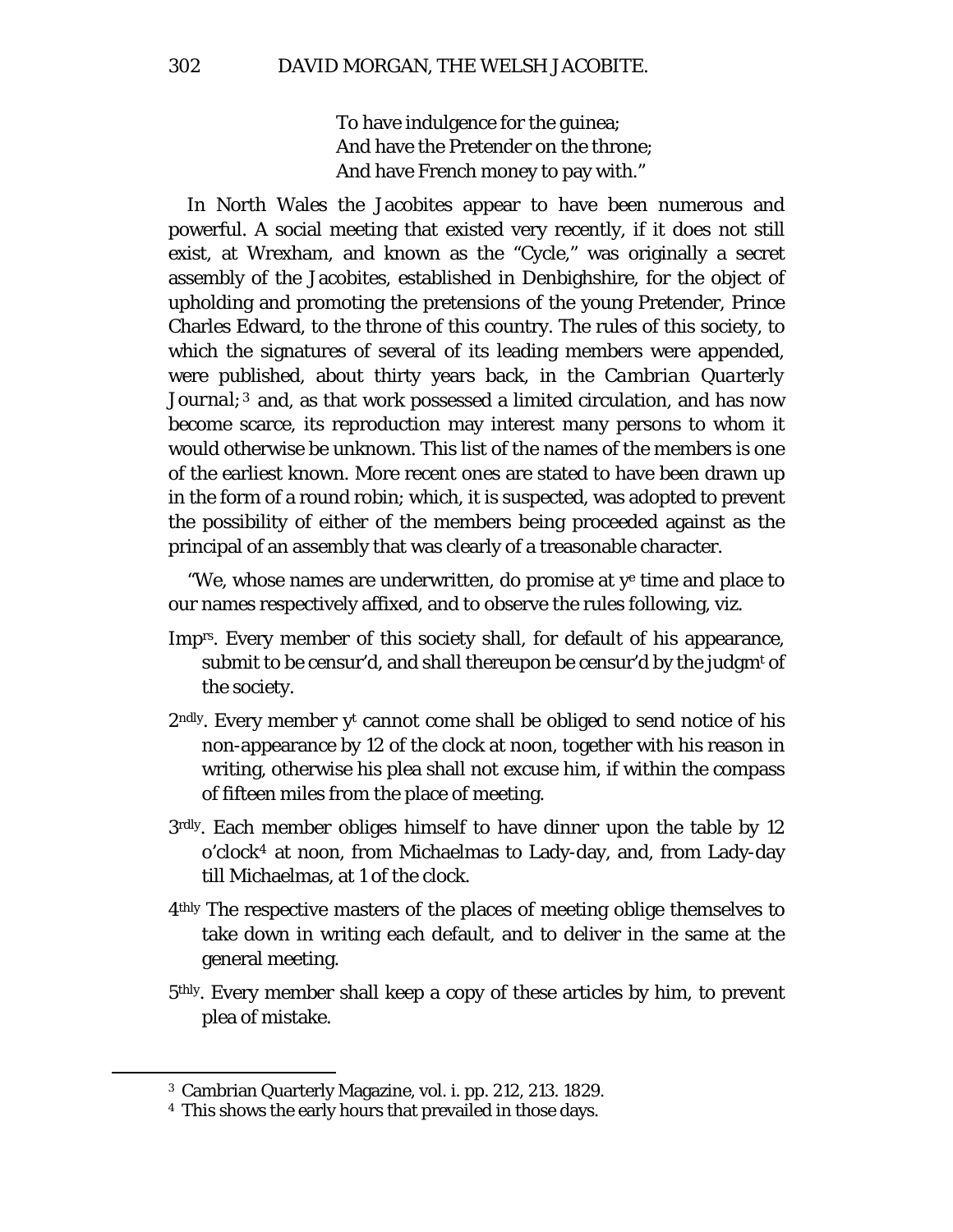$6<sup>thly</sup>$ . It is agreed y<sup>t</sup> a general meeting shall be held by all y<sup>e</sup> subscribers at the house of Daniel Porter, Junr. holden in Wrexham, on the 1st day of May, 1724, by 11 of ye clock in the forenoon, and there to dine; and to determine upon all points relating to and according to the sense and meaning of those articles.

1723 (Signed)

Thos. Puleston, May 21st (eldest son of Sir Roger Puleston, of Emral). Rich. Clayton, June 11th. Eubule Lloyd, (of Penyllan,) July 2nd. Robt . Ellis, July 23rd. W. Wms. Wynn, (of Wynnstay,) Augt . 13th Jno. Puleston, (of Pickhill,) Sep. 3rd. Thos. Eyton, (of Leeswood,) Sep. 24th. Wm. Edwards, Oct. 15th Thomas Holland, Nov. 6th. Ken Eyton, (of Eyton,) Nov. 26th. Phil. Egerton, (of Oulton,) Dec. 17th. Jno. Robinson, (of Gwersyllt,) Jany. 8th. Geo. Shackerly, (of Gwersyllt,) Jany. 29th. Robt . Davies, (of Gwyssany,) Feb. 19th. John Puleston, (of Hafod y Wern,) March 13th. Broughton Whitehall, (of Broughton,) April 3rd. Wm. Hanmer, April 24th, 1724.

In the second volume of the same Journal,  $5$  a tale was published anonymously, that exhibited considerable ability, and was especially interesting from the circumstance of its introducing the hero, Meredith Alynton, to the members of the Cycle Club, that was supposed to have assembled for one of its meetings at Wynnstay, the princely residence of Sir Watkin Wynn. In the description of this scene, the author has very agreeably and skilfully blended fact with fiction, and has introduced into this portion of the tale two remarkably interesting songs, that are stated to have been veritable Jacobite relics, and which were then printed for the first time. It is believed that they were written specially for the Cycle Club; and, at the time of their publication, the MSS. had been in the possession of Owen Ellis, Esq., a descendant of one of the original members of the Club, and his ancestors, for upwards of a century. As those songs are curious, and very little known, they are here reprinted.

<span id="page-8-0"></span><sup>5</sup> Cambrian Quarterly Magazine, vol. ii. 1830.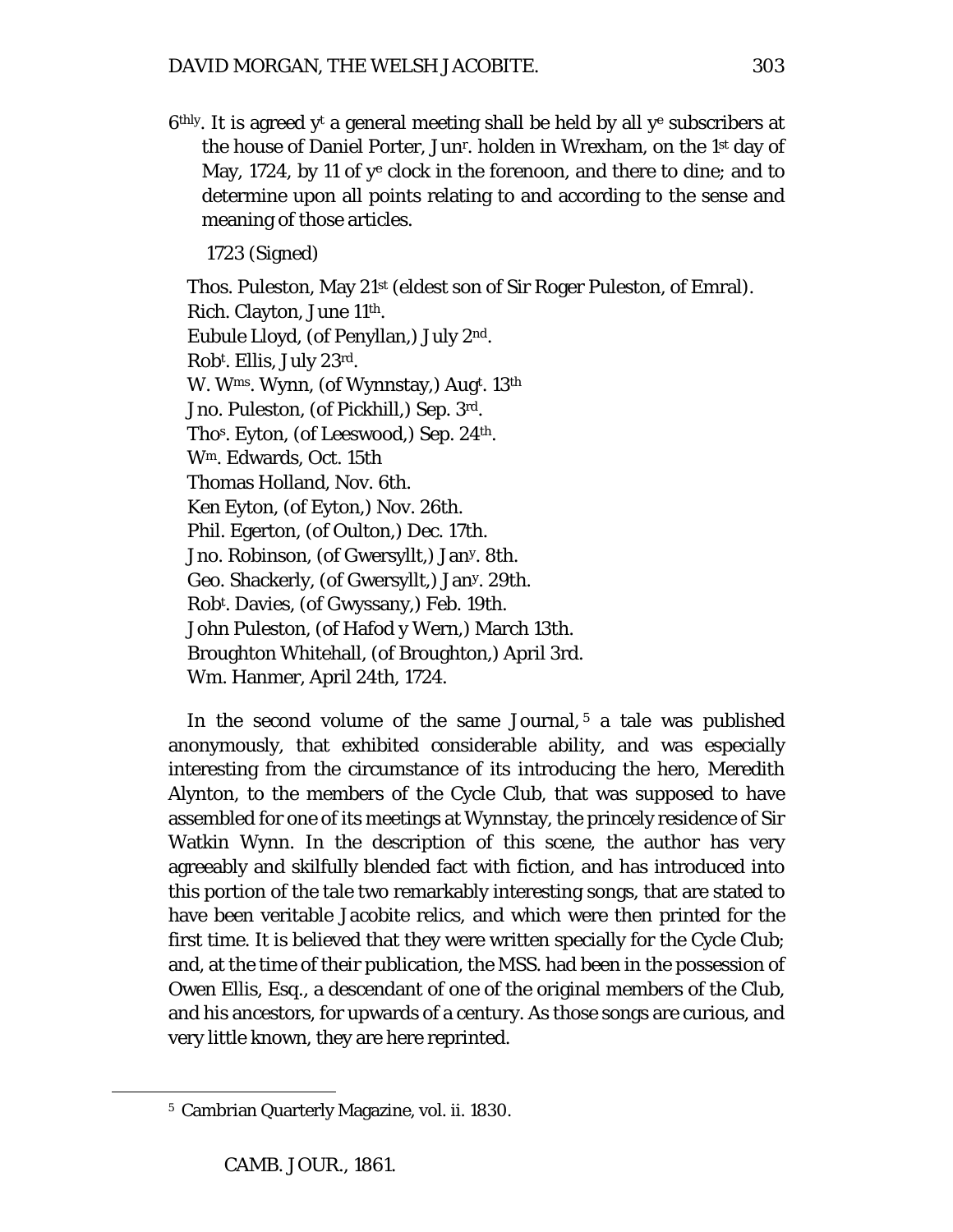#### OF QUARRELS, AND CHANGES, AND CHANGELINGS, I SING.

Of quarrels, and changes, and changelings, I sing, Of courtiers and cuckolds, too; God save the King! Now Munster's fat grace lies in somebody's place, And hopeful and so forth are turned out to grass; O, G----e, thou'st done wisely to make such a pother Between one German w—-e and the son of another.

Now that son of another, so stubborn and rusty, Is turn'd out of doors, and thy favors, most justly, Since he was so unwise as his child to baptize, He may e'en thank himself if you bastardize. For there ne'er would have been all this wrangling work, If, instead of a Christian, he had bred him a Turk.

The youth that so long had dwelt under thy roof, Might sure have found out, by many a good proof, That you ne'er were so mild as to be reconciled, If once you're provok'd, to man, woman, or child. But, alas, for poor England, what hopes can be had From a prince not so wise as to know his own dad!

Were he twice more thy son than e'er anyone thought him, There are forty and forty good reasons to out him, For he trod on the toe of a gallant young beau, And made it so sore that he hardly could go; And unless for this due correction he feels, Who knows but he soon may tread on thy own heels!

Of your heels, oh! take care, let no one abuse 'em, For it may be you'll soon have occasion to use 'em, For if J----y should land, you'd soon understand That one pair of heels is worth two pair of hands; And then the pert whipster will find, I suppose, Other work for his feet than to tread on folk's toes.

## ROBIN JOHN CLARK.

Ye true bacchanals come to Ned of the Dales, And there let's carouse oe'r a butt of strong liquor, Bring with you no shirkers, nor friends to usurpers, But souls that will drink till their pulses beat quicker. May the courtier who snarls at the friend of Prince C-----s, And eke who our houses and windows made dark,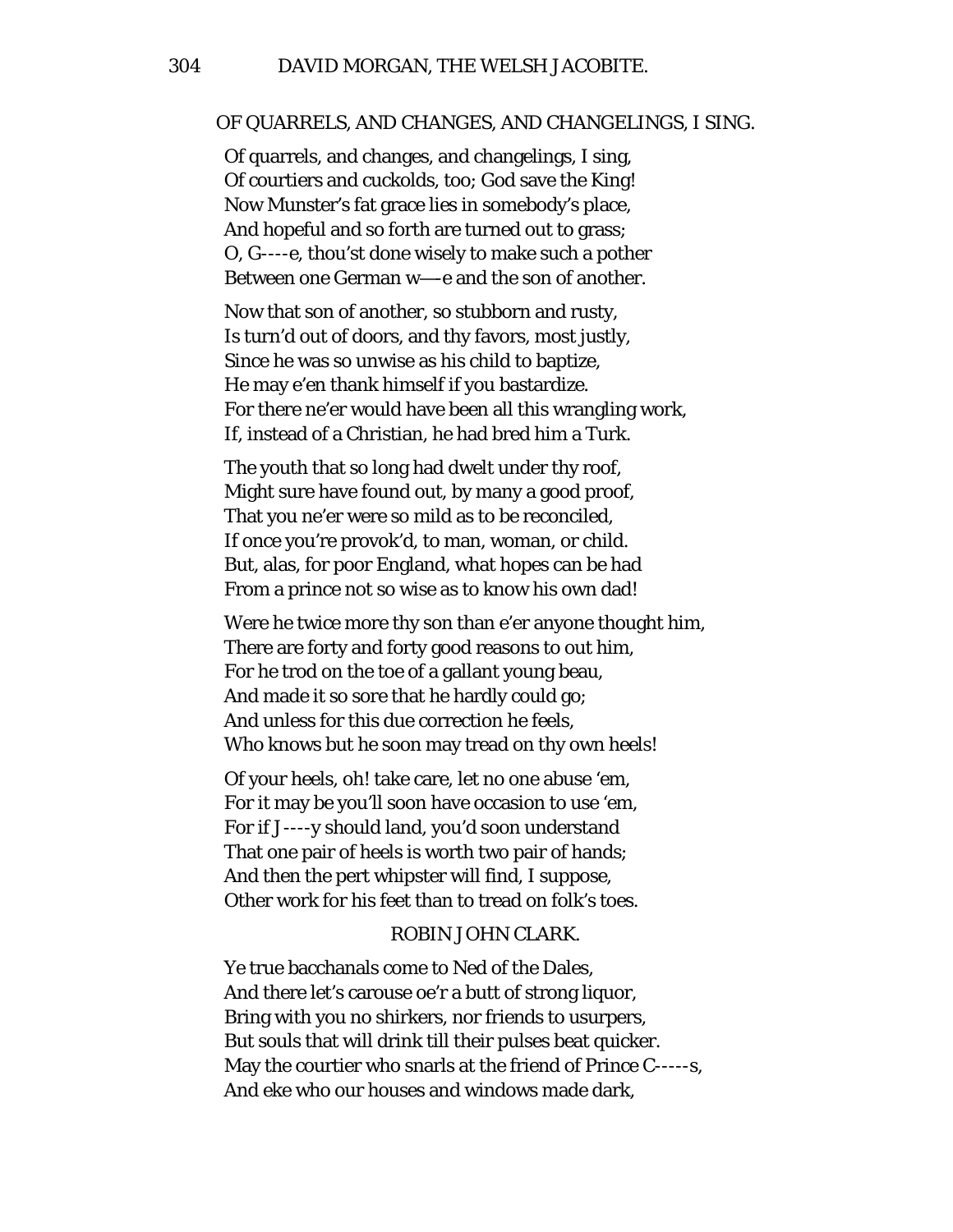Ne'er pilfer much treasure, nor taste of such pleasure; Then hark to the chorus of Robin John Clark.

May each bung his eye till the vessel's quite dry, And drink to the low'ring extravagant taxes; For the spirit of Britain, by foreigners spit on, Quite cold by oppression and tyranny waxes. Then here's to the toast, tho' the battle was lost, And he who refuses a traytor we'll mark: Here's a health to the prince, not meaning from whence, For thus sings the chorus of Robin John Clark.

Then fill up another to the good duke his brother, Not meaning that blood-thirsty cruel assassin; May the Scotch partisans recollect their stout clans, Their force, twenty thousand in number surpassing; May they enter Whitehall, old St. James's, and all, While the troops are for safety encamp'd in the park; May kind heaven inspire each volley and fire, For thus sings the chorus of Robin John Clark.

Hand in hand let us joyn against such as combine, And dare to enslave with vile usurpation; Whenever time offers, we'll open our coffers, And fight to retrieve the bad state of the nation. We'll not only drink, but we'll act as we think, We'll take the brown musket, the sword, and the dirk, Thro' all sorts of weather, we'll trade it together, So God bless the chorus of Robin John Clark.

In a note to this tale it is stated that tradition reports that the young Pretender visited the Principality prior to the Rebellion; but this statement is scarcely credible, nor is there any evidence in support of its truth. It is, however, indisputable, that he reckoned the greater number of the wealthy landowners of Wales among his adherents, and one of the original projects of his army, in its advance from Scotland, was that of marching into Wales, where the people, and even the clergy, $6$  were well known to be warmly devoted to the Stuarts, while the character of the country was considered to be favourable to the desultory mode of warfare practised by the

<span id="page-10-0"></span><sup>6</sup> Referring to the exclusion of Welshmen from Welsh Bishoprics it is remarked in a pamphlet, published in 1831, that "this system is said to have originated in the resentment of King William against the Jacobite principles of the native Welsh Clergy."—*Prize Essay on the Causes which have produced Dissent in Wales,* p. 26.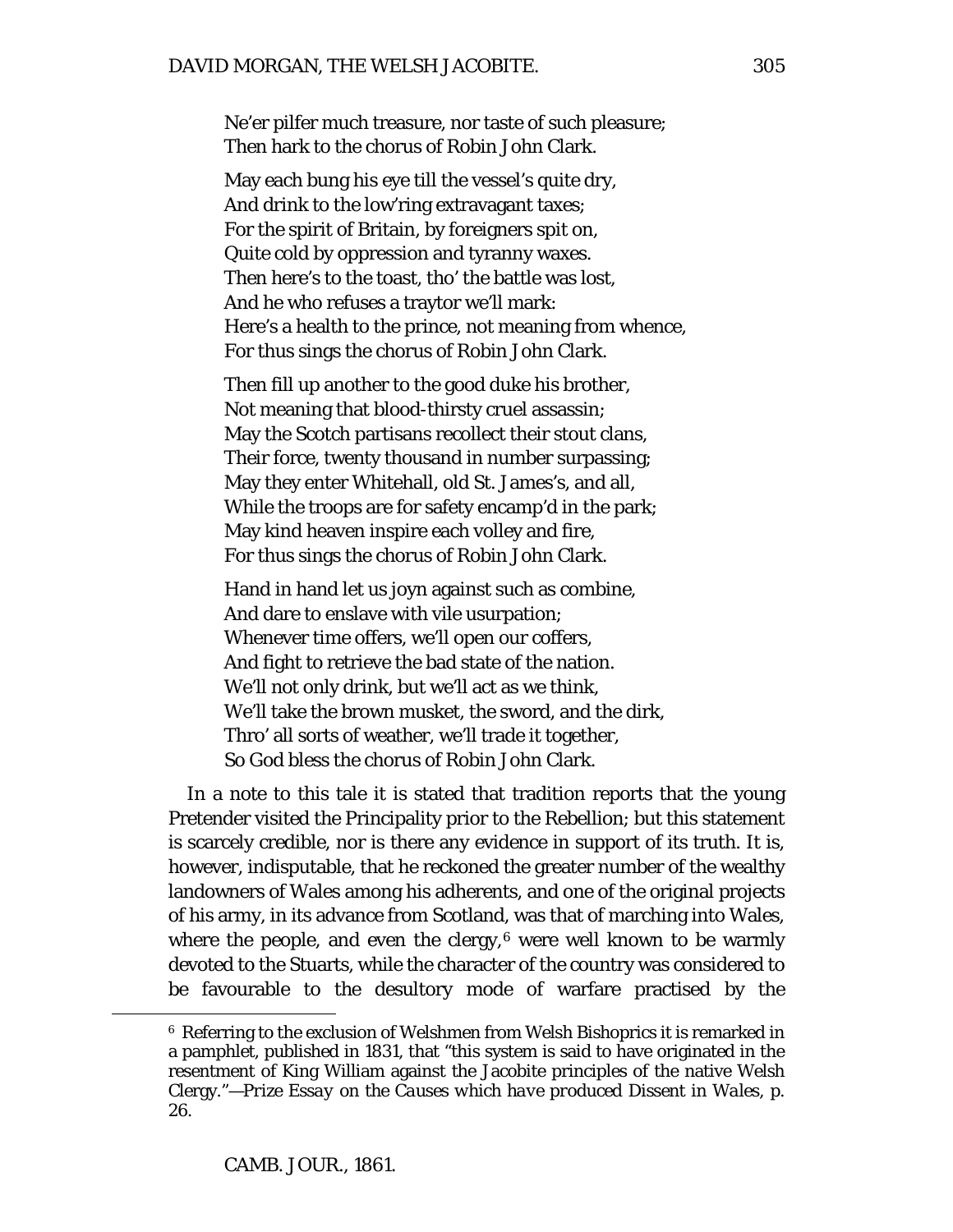Highlanders. Anticipating that such a course would be adopted, several of the leading gentry had prepared themselves to join him, and many of them had left their houses, and were actually on their way to meet him,<sup>[7](#page-11-0)</sup> when the mortifying intelligence reached them of the retreat from Derby. At that period, the influence of the gentry of Wales over their tenantry, and the peasantry generally, was very great, and it is extremely probable that an advance into Wales would have secured to the Pretender an immense accession to his forces. The unexpected retreat, however, prevented any rising among the Welsh, and the adherents of the Stuarts were thus saved from the ruin in which most probably they would otherwise have been eventually involved. They were fully prepared to risk both life and estate in the cause of the prince whom they loved, though that prince, like other Stuarts, may, after all, have proved unworthy of their sacrifices and devotion. Tradition states that, for many years subsequent to the memorable Forty-Five,<sup>[8](#page-11-1)</sup> the Welsh squires, at their convivial meetings, were accustomed to discuss and dispute as to the share which each had taken in the movement, and the respective distances that intervened between them and the prince's army, when the news of the retreat reached them, and compelled them to return to their homes. In a letter written many months subsequently, <sup>[9](#page-11-2)</sup> the young Pretender, while referring incidently to Mr. Barry, states that he "arrived at Derby two days after I parted. He had been sent by Sir Watkin Wynn to assure me, in the name of my friends, that they were ready to join me in what manner I pleased."

The prince himself is said to have been most anxious to proceed into Wales;<sup>[10](#page-11-3)</sup> for at Derby, when the retreat was under discussion, and all his arguments in favour of an advance to London had proved unavailing, he, at last, "as a middle course, proposed that they should march into Wales, to give their partizans in that country an opportunity of joining."[11](#page-11-4)

Foremost and boldest among those who contended for a forward movement, and counselled the advance upon London, was David Morgan. He determinedly opposed the retreat, and clearly foresaw its disastrous consequences. When he found that the Scottish commanders had actually commenced the retrograde movement, and that the troops were in full retreat for Scotland, it is stated by one of the leading noblemen [12](#page-11-5) connected with the Pretender, that "Mr. Morgan, an English gentleman,

<span id="page-11-0"></span><sup>7</sup> Chambers's History of the Rebellion, vol. i. p. 233.

<span id="page-11-1"></span><sup>8</sup> Chambers's History of the Rebellion, vol. i. p. 309.

<span id="page-11-3"></span><span id="page-11-2"></span><sup>&</sup>lt;sup>9</sup> Lord Mahon's History of England.

<sup>10</sup> Forbes's Jacobite Memoirs, p. 55.

<span id="page-11-4"></span><sup>11</sup> Lord Mahon's History of England.

<span id="page-11-5"></span><sup>12</sup> Lord Elcho's MS. Account.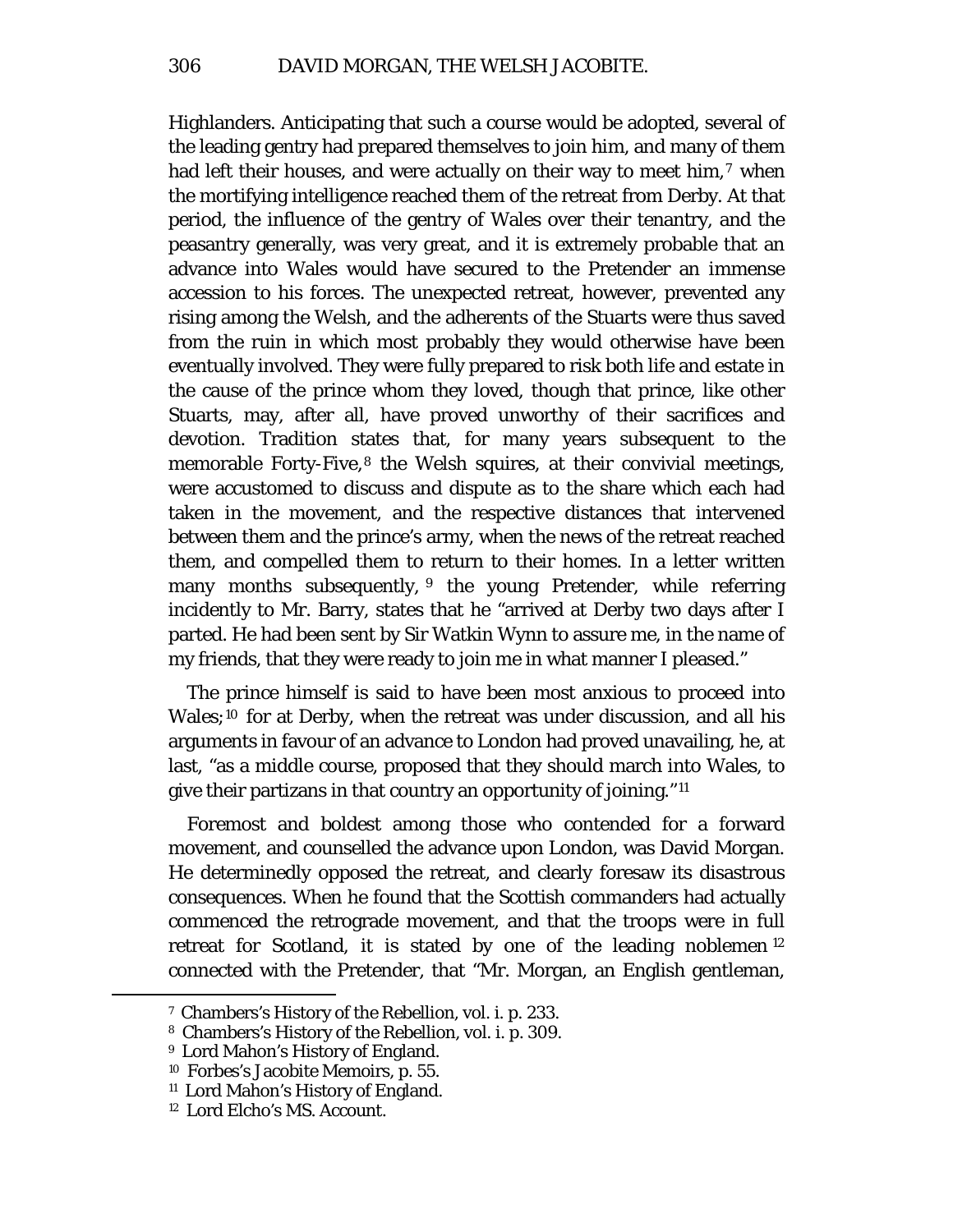came up to Mr. Vaughan, who was riding with the Life Guards, and after saluting him, said, 'D---me, Vaughan, they are going to Scotland!' Mr. Vaughan replied, 'wherever they go, I am determined, now I have joined them, to go along with them.' Upon which Mr. Morgan said, with an oath, 'I had rather be *hanged* than go to Scotland to *starve'* Mr. Morgan *was hanged* in 1746; and Mr. Vaughan *is an officer in Spain."*

David Morgan, or, as he is occasionally designated, David Thomas Morgan, was one of the boldest spirits associated with this momentous struggle. He was among the first of the English, or Welsh, Jacobites to join the forces of Charles Edward on his advance into England, and remained by his side until the forward movement had been finally abandoned, and all hope of a successful issue to the enterprize had been lost.

As was the case with many of the unfortunate participators in the Rebellion, it was the fortune of David Morgan to be misrepresented by the partisans of the reigning dynasty, and to have his memory assailed by the most injurious aspersions, and discreditable calumnies. Long after the turbulent times in which these brave and hapless men lived, it would have been unsafe to suggest any palliation of their offence, to express any sorrow for their melancholy fate, or to seek to defend their memories from unmerited ignomy, and unjustifiable slander. And, yet many of those whose memories have been clouded, and whose names have been involved in partial oblivion, were men of the highest honour, the most refined intelligence, and chivalrous self-devotion. In supporting the cause of the prince, whom they regarded as the only, lawful heir to the throne of their country, the highest order of personal bravery, romantic heroism, and complete disregard of all selfish considerations were evoked, and called into existence. With a lofty disdain of the dangers which they incurred, they braved the fearful penalties which the barbarous laws relating to High Treason then awarded to its luckless victims, and were content to sacrifice their positions (distinguished and influential as many of them were), their homes, and fortunes, and even life itself, for the cherished idea to which they clung, and were devoted. For themselves individually, few of them could have anticipated much personal advantage, even from a successful issue to their struggle; while all that men cherished and held dear were fearfully imperilled. Yet these were the men whom a merciless but dominant faction doomed to deaths invested with every horror that cruelty and a brutal law could devise, and pursued with malignant and unrelenting ferocity, even after they had expiated with their lives the offences into which their mistaken but noble devotion had led them.

Among the adherents of the young Pretender there were few who evinced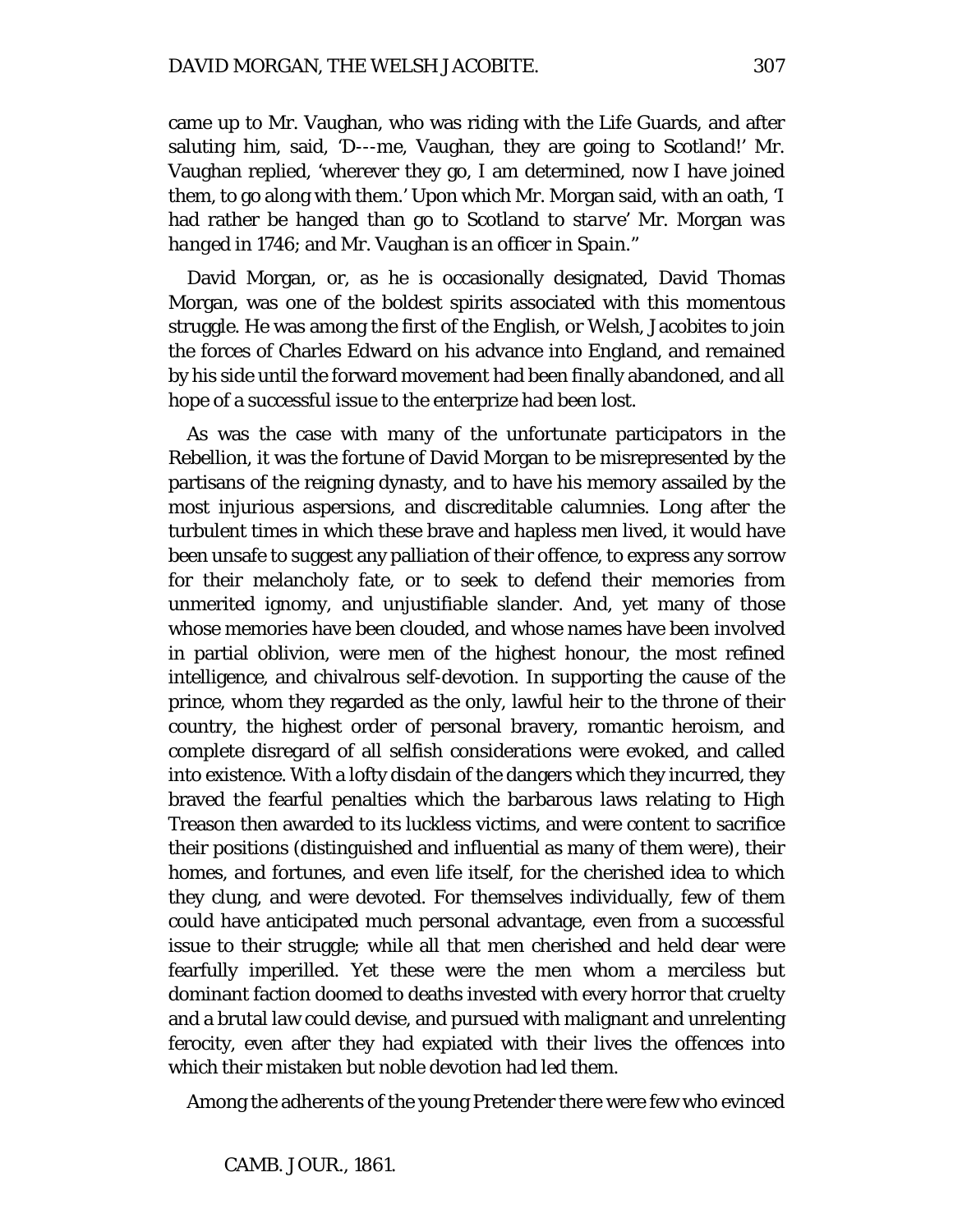more devoted attachment to his cause, albeit a desperate one, than David Morgan. He appears to have received prompt information of the movements of Charles Edward, and to have been aware, at an early period, of the projected advance into England. The army of the Pretender commenced its adventurous march from Carlisle, where the onward movement was finally decided upon, on the 20th of November, 1745; and arrived at Preston, in Lancashire, on the 27th,[13](#page-13-0) where the two divisions into which their forces had been divided were again united, and rested for the day.

Here it was that David Morgan joined them, with a friend, whose name is unknown to me, but who, together with his servant, had accompanied him from Monmouthshire.[14](#page-13-1) At the distance of a mile, or so, from the town, the two gentlemen dismounted, and leaving their horses in charge of the servant, walked to Preston, in order to elude observation, and to avoid creating any suspicion of their intention to join the rebels.

The circumstance of its appearing in evidence that he had left Monmouthshire with his friend probably caused it to be inferred that he resided in that county. Such, however, was not the case. His residence was in Glamorganshire, though close to the borders of the adjoining county of Monmouth. It is somewhat singular that the house of his father's nativity, if not of his also, as well as that in which he resided, though nearly 20 miles apart, were situated in nearly the same relative position with reference to the counties of Monmouth and Glamorgan; and were, in each case, not far removed from the Rhymney river, which divides those shires.

He appears to have spent much of his time in London, and to have possessed a residence there; but, when staying in Glamorganshire, he resided at Penygraig Taf, which, at that period, must have been a singularly secluded and solitary place. It is situated in the hamlet of Forest, in the parish of Merthyr-Tydfil, and occupies an elevated and picturesque position on the summit of the hill that divides the Taff from the Bargoed Taff valley, and is now a farm-house, retaining nothing in its character to distinguish it from the ordinary dwelling of a Welsh farmer. At that period, the population must have been very limited, and widely scattered; so that few scenes could be found of greater seclusion, or more conducive to quiet and calm contentment.

The river Taff, that flowed far below in the depths of the valley, was then unpolluted by the dross and impure refuse of the mines and manufactures

<span id="page-13-0"></span><sup>13</sup> Jacobite Memoirs.

<span id="page-13-1"></span><sup>14</sup> Howell's State Trials, vol. xviii. p. 371.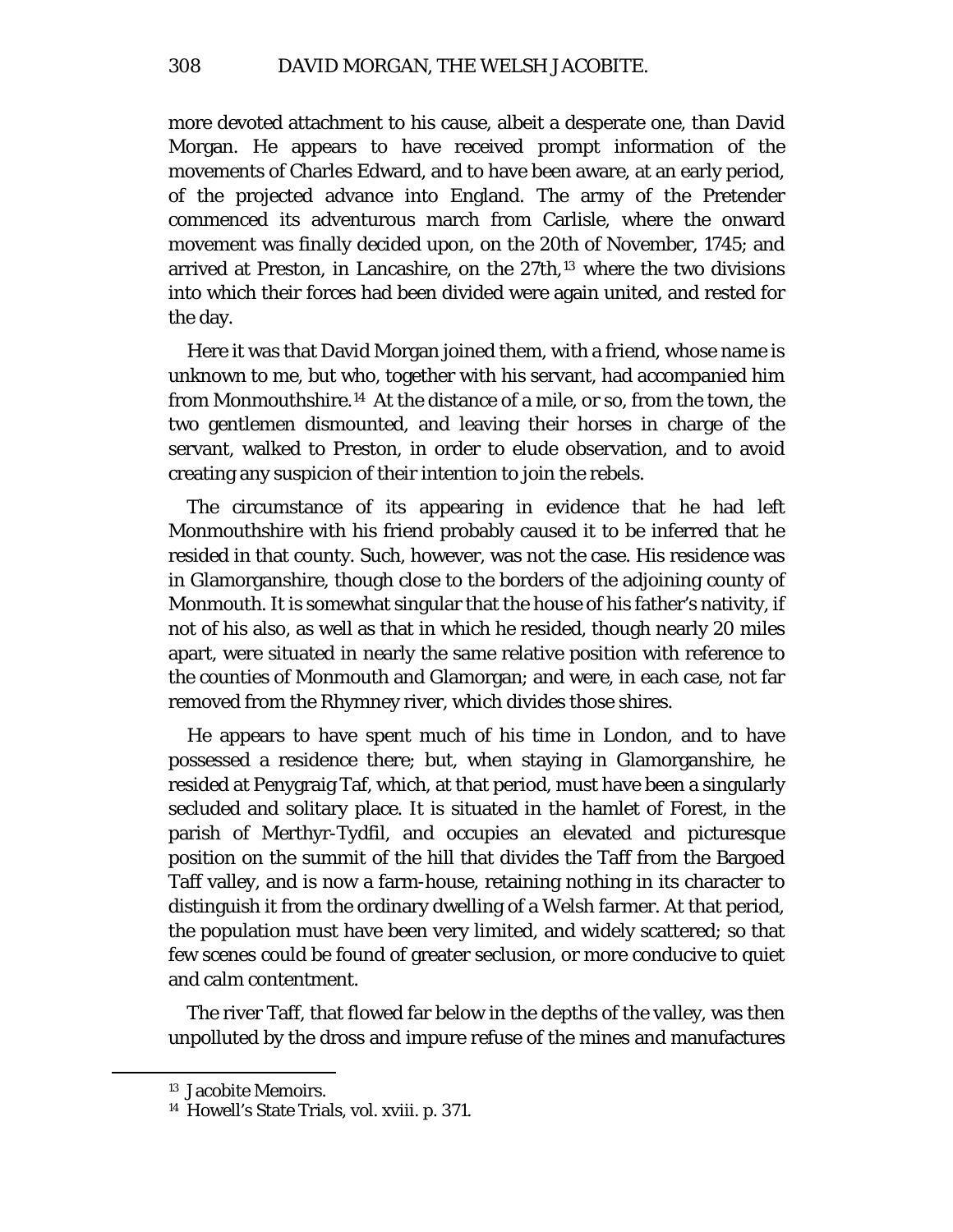of Merthyr-Tydfil, and, except when agitated into wrathful turbulence by storms, and the rapid influx of mountain torrents, rippled by in pure and calm serenity. The small forge, at which iron had been manufactured as early as the reign of Henry VIII., if not previously, at the place now called Pontygwaith, or the bridge of the work, and immediately below Penygraig, on the opposite side of the river, had long ceased to resound in the valley, and Merthyr-Tydfil was then a quiet village, containing perhaps at most a score of houses, or so. And now, when little more than a century has passed away, how wonderfully have all things changed, and the stillness of this remote locality been invaded. Midway up the side of the valley, not more than a mile from Penygraig House, now stands the Quaker's-Yard Station of the West Midland Railway, and the two noble viaducts that carry the Taff Vale and the West Midland Railways across the Taff river; while at an equally short distance, stands another viaduct of elegant proportions that spans the tributary valley of Bargoed Taff.

In this quiet spot David Morgan was roused from what may possibly have been peaceful dreams of happiness, and calm domesticity, to participate in the anxieties and perils of the Rebellion. On receiving the first intimation of the Pretender's arrival in Scotland, he departed from Penygraig, to return there no more; and there is a tradition still extant in that neighbourhood that, in starting on his fatal journey, he stopped at Efail Llancaiach, which still exists as a smithy, to have his horse shod, and is stated so have said to the smith, in Welsh, "You are against me now, but when I return you will be all with me." He then appears to have proceeded to join the friend of whom previous mention has been made, and to have journeyed with him on horseback through North Wales into Cheshire, where he paid a visit to an acquaintance residing at Etherton Hall. From thence he rode to Preston, in Lancashire, as already stated, to join the army of the Pretender.

It is quite manifest that he must have been very actively and influentially engaged in the movement prior to this, and well known by reputation, if not by actual correspondence, to Prince Charles Edward, as he was immediately received into his confidence, and held so prominent a position in his counsels as to cause him to be designated the "Pretender's Counsellor."[15](#page-14-0)

He accompanied the army in its onward march to Manchester, where it arrived on the 29th. Though he had joined them only two days previously, he was shown on his trial to have been one of the most prominent actors in

<span id="page-14-0"></span><sup>&</sup>lt;sup>15</sup> Howell's State Trials, vol. xviii.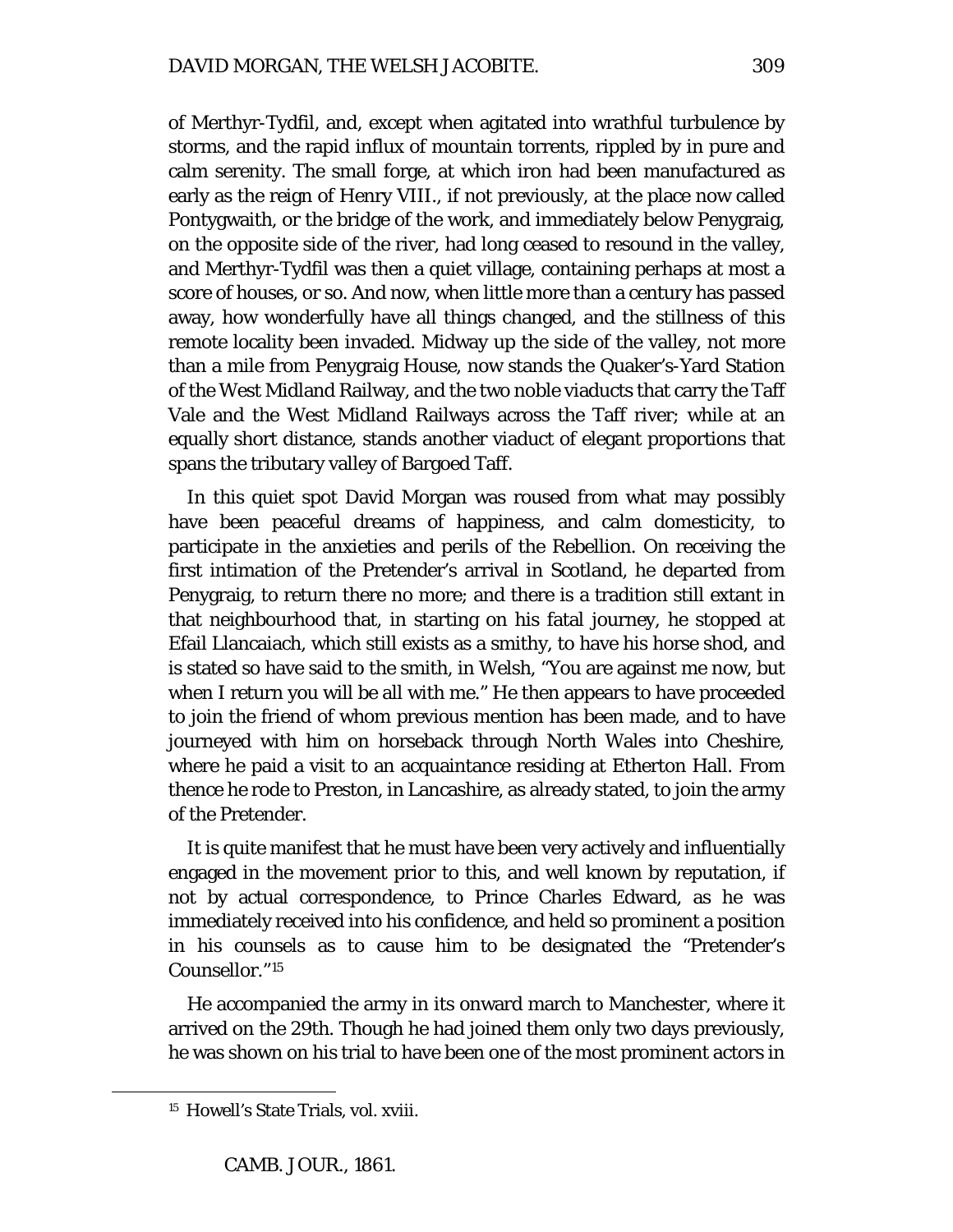the proceedings that took place in that town. The Pretender was received at Manchester with demonstrations of high satisfaction, and a large number of the inhabitants enrolled themselves among his supporters, under the designation of "the Manchester Regiment," the command of which was offered, in the first place, to David Morgan. He, however, declined the position, and the unfortunate Colonel Towneley,<sup>[16](#page-15-0)</sup> who, Morgan said, "was much fitter than he was for such an office," a Roman Catholic gentleman of ancient family, high reputation, and more than ordinary attainments, consented to assume the command. But, though declining to undertake any special command, he marched with the army as a gentleman volunteer, was particularly active and prominent, and appears to have been invested with considerable authority. He obtained an order from Secretary Murray<sup>17</sup> to search for arms, and for their surrender on pain of military execution; and it was proved by one of the constables of Manchester that he had obtained possession of arms, which he had delivered at the lodgings of "Squire Morgan." He wore a white cockade in his hat, and a sword by his side. It was likewise shown that be paid the expenses, when the officers and he dined together; and, as one of the witnesses stated at his trial, "gave all the directions about everything," and rode at the side of the Pretender, mounted on a bay horse. It was further given in evidence against him, that, "being at dinner with several rebel officers at Derby, he asked Lord Elcho what number of men they had? to which his lordship answered; about 4 or 5000, and 17 pieces of cannon. That he then asked, what religion the young Pretender was of? and Lord Elcho replied, shaking his head, that he believed his religion was to seek. That the prisoner advised to beat up for volunteers, and said that it would be an easy matter to march to London; for that there were not above 3000 soldiers between London and that city, and those mostly dragoons, except a few undisciplined troops lately raised

<span id="page-15-0"></span><sup>16</sup> Few families have been greater sufferers through their loyalty and faithful adherence to their religion than the Towneleys. Francis Towneley was the fifth son of Richard Towneley, of Towneley, county of Lancaster, and was born in 1709. His eldest brother, Richard, participated in the Rebellion of 1715, but though tried for the offence, he had the good fortune to escape. The third brother, John, entered the French service; and became tutor to the young Pretender. John Towneley distinguished himself by translating *Hudibras* into French, and exhibited therein a remarkable knowledge of the language. The grandson of Richard, the eldest brother, and the twenty-ninth possessor of Towneley from Spartingus, Dean of Whalley, *temp.* Alfred the Great, was Charles Towneley, to whose refined taste we owe the well known collection, the "Towneley Marbles," which was purchased by the nation, for the British Museum, for the sum of £20,000.

<span id="page-15-1"></span><sup>&</sup>lt;sup>17</sup> The despicable Murray, of Broughton, who acted as the Pretender's Secretary.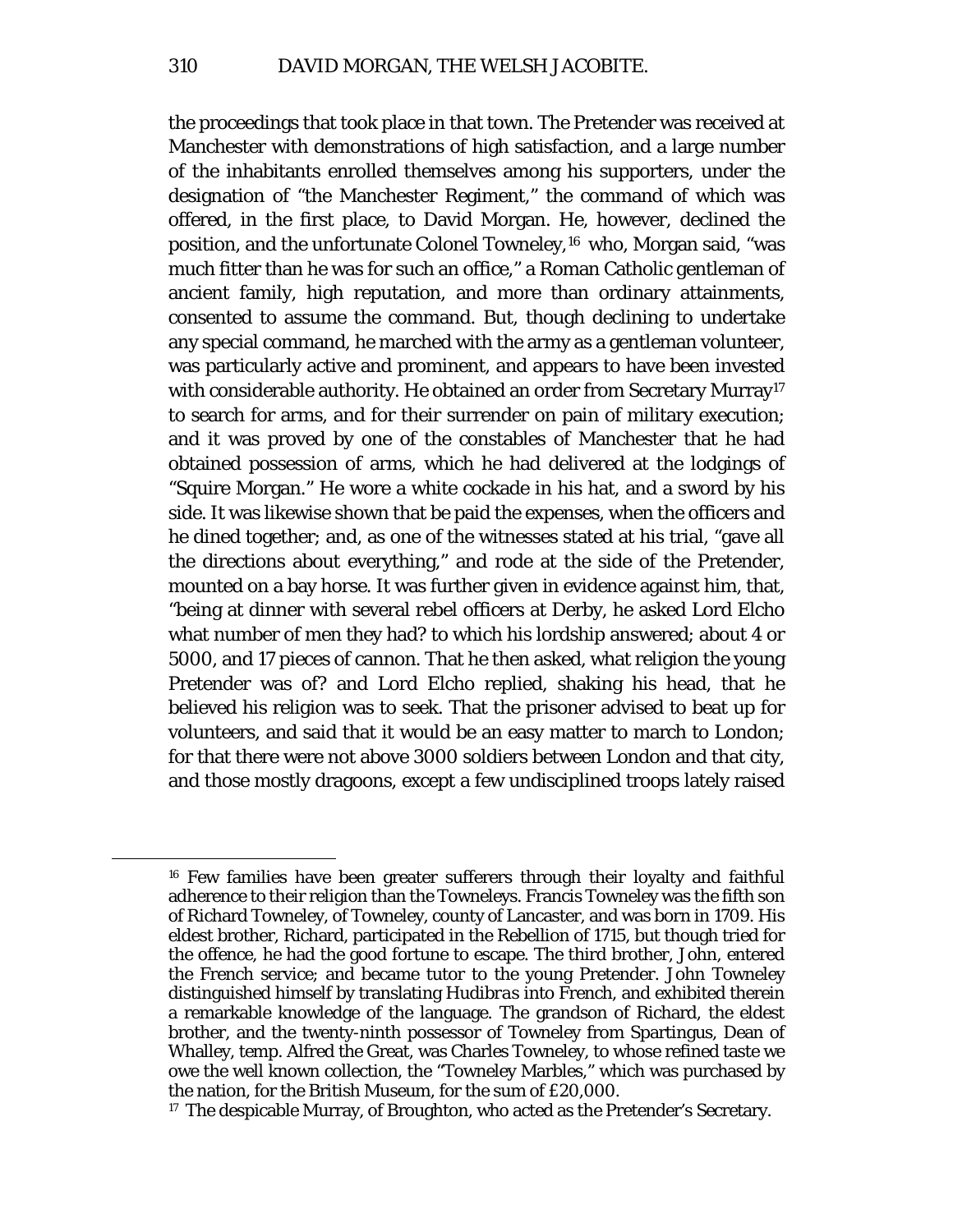by Lords Gower and Cholmondely, who could make but little opposition."[18](#page-16-0)

They departed from Manchester on the 1st of December, and, marching through Congleton, Leek, and Ashbourn, they entered on the 4th December into the town of Derby, which was only one hundred and twenty-seven miles distant from the metropolis.

The news of the Pretender having arrived at that town soon reached London, and struck terror into the hearts of those who were unfavourable to the Stuarts' cause; and the King was so seriously alarmed, that he ordered his yacht to be loaded with his valuables, and to remain at the Tower Quay, prepared to start at the shortest intimation. At this time, precarious as the Prince's position unquestionably was, a bold dash in the direction of London would probably have rendered him the possessor of the throne of England. Weaker counsels, however, prevailed; the whole of the principal leaders imperatively urged a retreat into Scotland, and the Prince was compelled to succumb to their views, though wholly opposed to his own convictions. This decision sealed the fate of Charles, and destroyed the glowing hopes that had hitherto buoyed him up; but none of his adherents, as has been already stated, were more clearly impressed with the conviction of the suicidal impolicy of a retrograde movement than David Morgan. Bold, decisive, and rapid action could alone have saved them; and an onward march would have encouraged the wavering, and strengthened the determination of the doubtful; while many of their adherents, as in the case of the Welsh gentry, were at that moment on their way to join them. But regardless of the prayers and entreaties of the Prince, the Highland commanders held firmly to their determination to return to Scotland; and on Friday, <sup>[19](#page-16-1)</sup> the 6th of December, commenced the melancholy retreat, that was the forerunner of so much subsequent disaster, bloodshed, and ruthless cruelty. Seeing the utter hopelessness of their position, if left to the tender mercies of the government, many of the English Jacobites determined to share the fortunes of the retreating army, while others withdrew themselves at various parts of the route, and made an effort to save themselves by flight. Among those who declined to proceed into Scotland, as already mentioned, was David Morgan, who parted from his friends at Ashbourn, near Leek, in Staffordshire, on Saturday, the 7th of December; and, accompanied by a guide, proceeded in the direction of Stone, near which place he was apprehended on suspicion of having belonged to the Pretender's army, and placed in confinement.

<span id="page-16-1"></span><span id="page-16-0"></span><sup>18</sup> Howell's State Trials, vol. xviii.

<sup>19</sup> The Pretenders and their Adherents.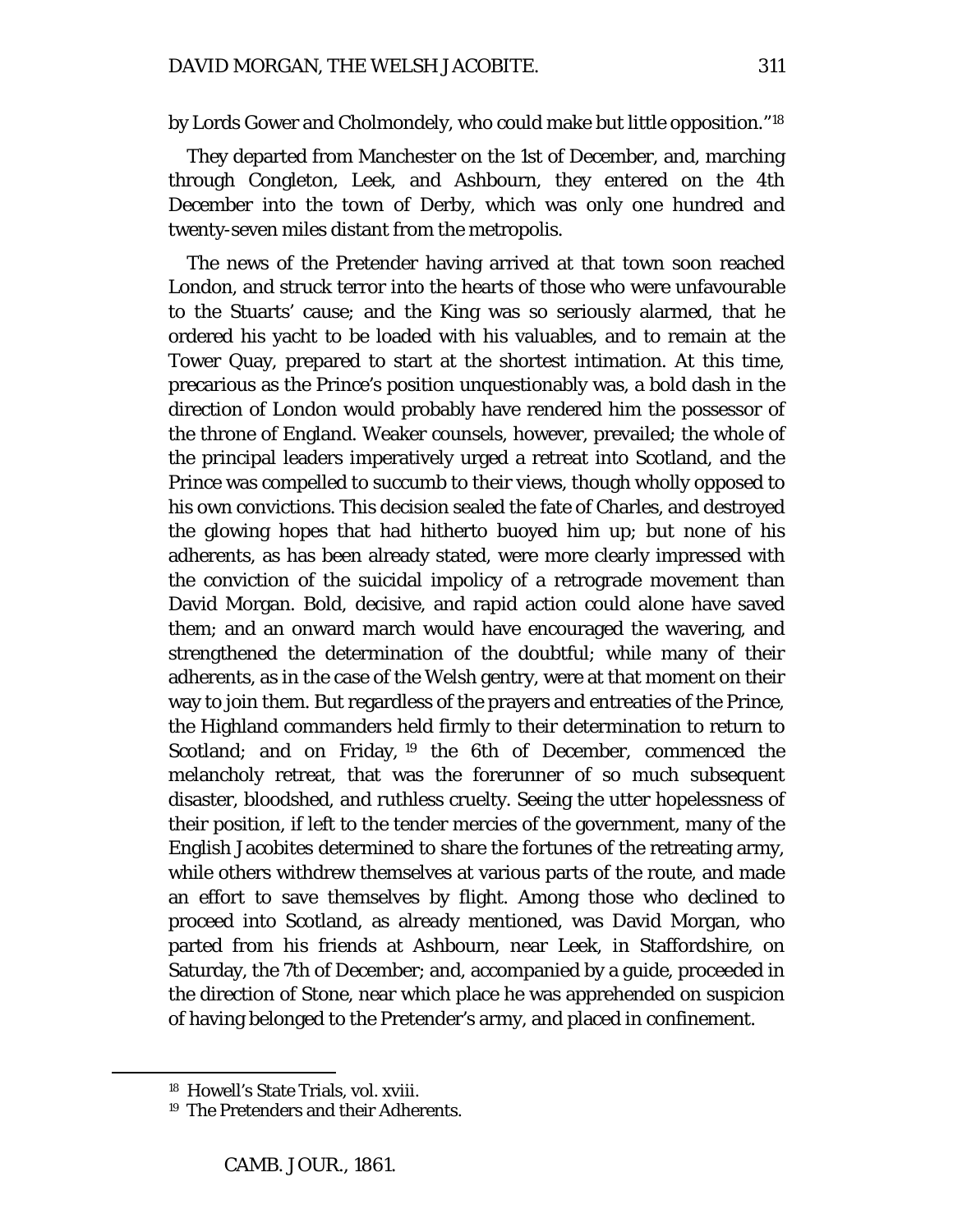Though apprehended early in the month of December, 1745, and brought to trial among the first batch of the unfortunate Jacobites, David Morgan suffered imprisonment until the close of July, 1746. Immediately preceding the trial, he was imprisoned in Newgate, to which prison it is probable that he was removed shortly after his apprehension.

The special commission was opened on the 23rd of June, when eight of the Judges went in procession from Sergeants' Inn, to the Town Hall of St. Margaret's Hill, and Lord Chief Justice Lee delivered a charge to the grand jury. The trials did not, however, commence before the 15th of July, 1746, when seventeen prisoners, including David Morgan, were placed at the bar, though his trial did not, after all, take place until the 18th.

It is stated that "the time, place, or circumstances were not varied in any of the indictments, except Counsellor Morgan's, who was indicted for having been in arms in Derby on the 5th of December, and adhering to the King's enemies."[20](#page-17-0)

David Morgan had been too bold and prominent an actor in the Rebellion to render it in any degree difficult for the government to procure decisive evidence of his complicity; and, though he made a lengthened and ingenious defence, the united testimony of several credible witnesses insured his conviction.

After the breaking up of the court, all those that were found guilty received notice that sentence of death would be passed upon them on Tuesday, the 22nd of July, and were required to be prepared on that day with any plea they might have to urge in arrest of judgment. Many objections were accordingly raised on behalf of the prisoners, but were over-ruled by the court; and Lord Chief Justice Lee then proceeded to pass sentence on the whole of the prisoners, seventeen in number, the last of whom was David Morgan, in a lengthy address, and concluded by sentencing them, in the barbarous terms prescribed by the law of high treason, "to be drawn to the place of execution, and when they are come there, they must be severally hanged by the neck, but not till they be dead, for they must be cut down alive; then their bowels must be taken out, and burnt before their faces; then their heads must be severed from their bodies, and their bodies severally divided into four quarters, and these must be at the King's disposal."[21](#page-17-1)

At two o'clock, on the 29th of the same month, an order arrived at the gaol for the execution, on the next day, of Francis Towneley, George

<span id="page-17-0"></span><sup>20</sup> Scots Magazine, 1746.

<span id="page-17-1"></span><sup>21</sup> Howell's State Trials, vol. xviii.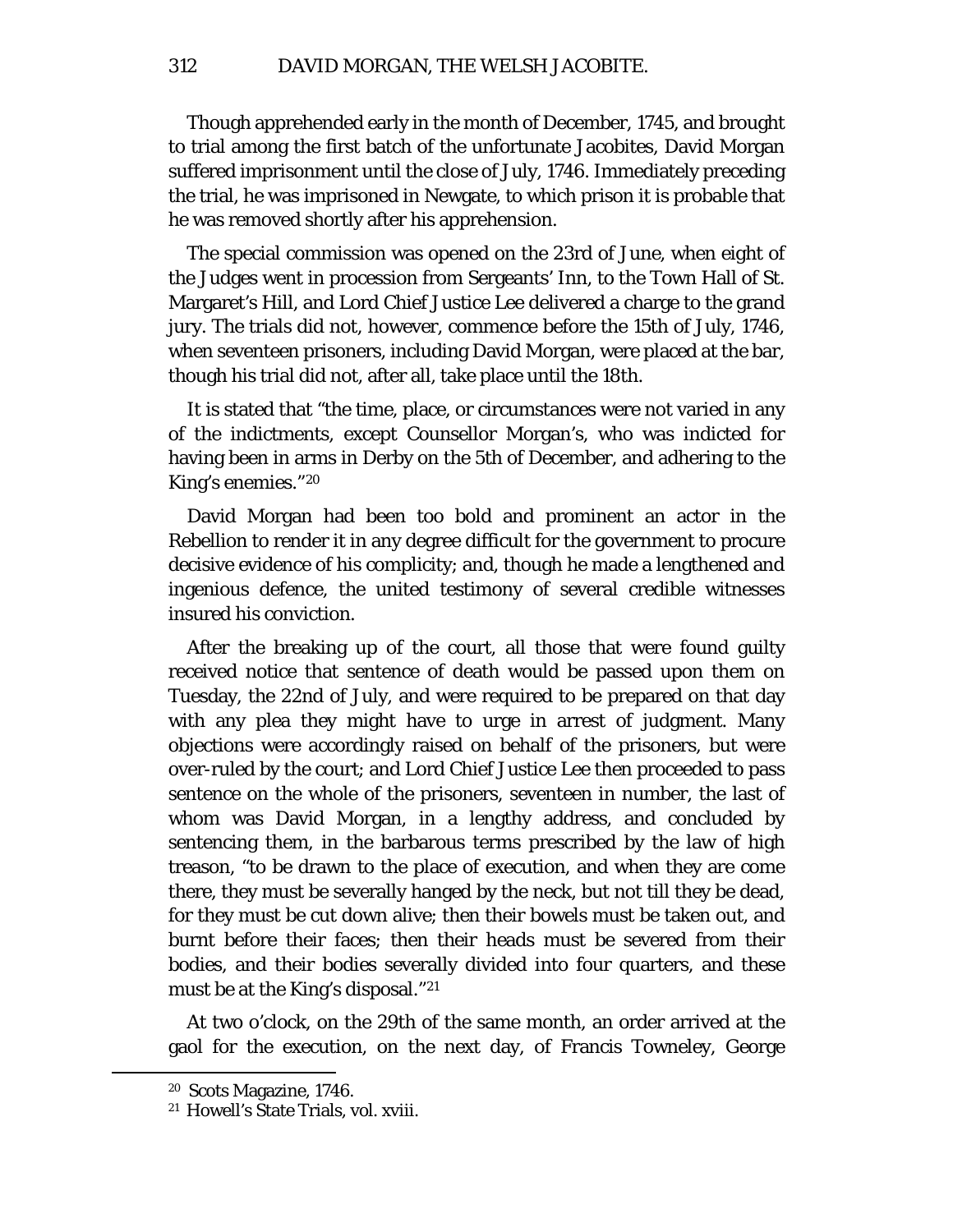Fletcher, Thomas Chadwick, James Dawson, Thomas Deacon, John Berwick, Andrew Syddal, and David Morgan; and when it was intimated to them that they were to die on the following morning; "they seemed not at all shocked, but rather cheerful, only saying 'God's will be done.' They went to rest at the usual hour, and slept soundly; but first took leave of their friends."[22](#page-18-0) Among those who came to take a sad farewell of one of the unhappy men, was Mrs. Morgan. During the whole period of her husband's imprisonment she had attended on him with remarkable devotion, and, to use the words of a contemporary writer, by no means favourable to the unfortunate Jacobites, "had behaved with all the love and tenderness becoming an affectionate wife."[23](#page-18-1)

At six o'clock on the following morning they were aroused from sleep, and unfastened from the floor, to which, since their condemnation, they had been chained. On descending to the court-yard of their prison, Morgan ordered coffee to be prepared for their breakfast, and bade them "take care to make it very good and strong; for he had never drunk any since he had been in that prison fit to come near a gentleman."[24](#page-18-2)

With death in its most terrible form before them, never did men manifest more undaunted courage and manly fortitude, nor more calmly await the doom which they knew to be inevitable. Actors and sufferers in the same cause, and participators in the same sad fate, they sympathised with, and aided, comforted, and consoled each other like a band of brothers. Much has been said of the lofty indifference to his doom that was exhibited at his execution by the brave Lord Balmerino, which was of so remarkable a character that a fear was expressed by himself that his coolness might possibly be supposed to proceed from insensibility to the great change that awaited him; from which, however, the noble fortitude of the old Jacobite lord was very far removed. And, while clinging warmly to life, and to the loved ones from whom they were about to be separated for ever, David Morgan and his heroic companions had, in like manner, tutored their hearts to manly resignation, and were determined so to die as to reflect no dishonour on the cause which they had espoused. In their conduct and demeanour in the hour of their great trial and suffering, they displayed neither levity, nor stoical indifference to the awful fate that awaited them; but comported themselves with the calmness and resignation of brave Christian gentlemen. After breakfast their irons were struck off, Colonel Towneley being the first to have them removed, and Mr. Morgan the

<span id="page-18-0"></span><sup>22</sup> Scots Magazine, 1760.

<span id="page-18-1"></span><sup>23</sup> Authentic Account, 1760.

<span id="page-18-2"></span><sup>24</sup> Howell's State Trials, vol. xviii.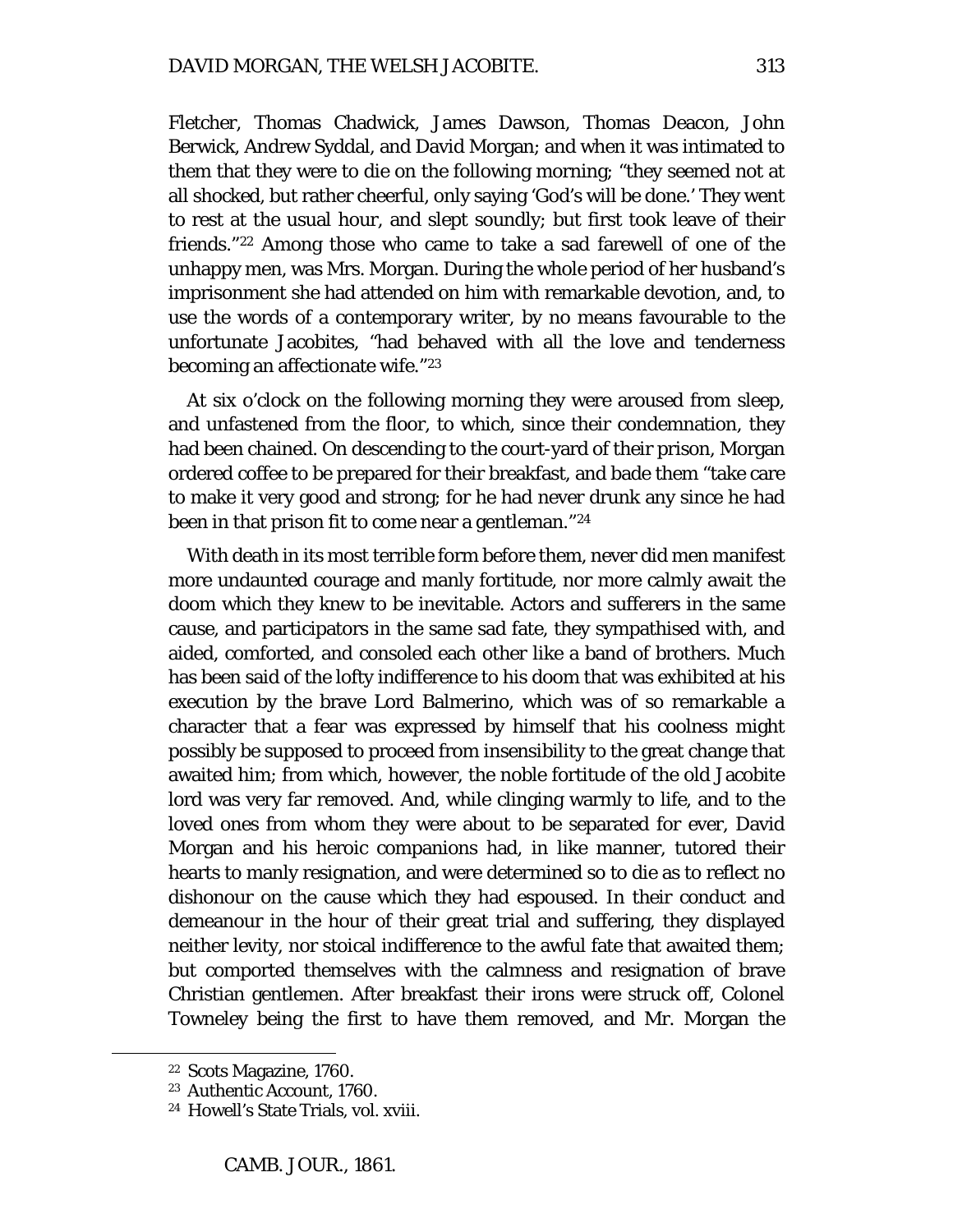second. They were then pinioned, and, while the sledges were being placed in readiness, they were removed for a short time into a back room. After this they were placed in three sledges, each of which was drawn by three horses; and about ten o'clock were removed from the gaol, and taken to Kennington Common, guarded by a troop of dragoons, and some companies of the Foot-Guards. There the gallows had been erected, and beside it were placed a pile of faggots and a block. On their arrival, the doomed men were removed from the sledges to a cart that was placed under the beam, for the purpose of receiving, and turning them off. The faggots were then set on fire, and the guards formed in a circle around the place of execution.

There being no minister of religion in attendance on either of the condemned men, "Mr. Morgan, with his spectacles on, read prayers, and other pious meditations to them,"[25](#page-19-0) out of some devotional work, to which they all paid marked attention, and joined devoutly and fervently in the prayers that were offered up. They continued at their devotions for upwards of half-an-hour, after which they arose from their knees, and each taking some papers out of the book that he held in his hand, threw them, together with the book, among the spectators. Those papers appear to have contained ardent professions of attachment to the cause for which they died, and declarations that they remained faithful to their principles, even to death. They, likewise handed statements, of a similar purport, to the sheriffs, and then flung their hats, which were laced with gold, among the crowd. The executioner immediately placed the caps on their heads, drew them over their faces, and, the ropes having been adjusted round their necks, they were at once turned off. After they had been suspended for about three minutes, their shoes, white stockings, and breeches were pulled off by the soldiers, while the executioner himself removed the other portions of the clothing, immediately after which the body of Colonel Towneley was cut down, and placed on the block. Some appearances of life having however, been observed, the executioner struck the body, and cut the throat with a knife. He then proceeded to remove the bowels and heart, which he threw into the fire. The head was afterwards severed from the body with a cleaver, and both were placed in a coffin that stood ready to receive them. The body of poor David Morgan was the next to undergo the same disgusting and barbarous mutilation, which was repeated in succession on all the other victims, terminating with the unhappy Dawson, after which the executioner shouted aloud, "God save King George," to which the multitude responded with a yell.

<span id="page-19-0"></span><sup>25</sup> Scots Magazine, 1760.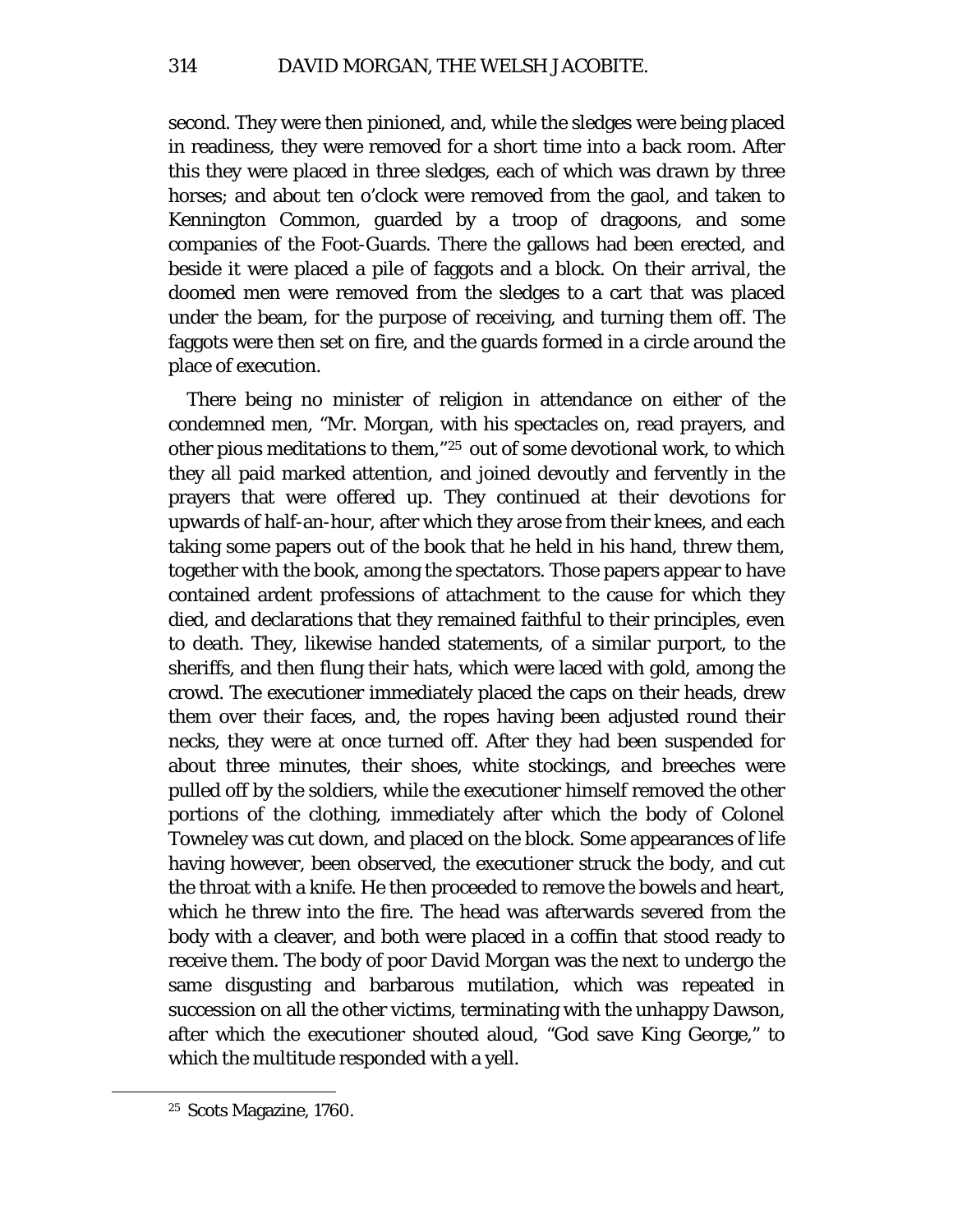The name of James Dawson is connected with a melancholy incident which the poet Shenstone<sup>[26](#page-20-0)</sup> made the subject of the pathetic ballad of "Jemmy Dawson." He belonged to a family of high respectability in Lancashire, and had been educated at St. John's College, Cambridge. Having formed an ardent attachment for a young lady of handsome fortune, they were engaged to be married just at the time of the outbreak of the Rebellion. All the influence of his friends, and every effort that the most devoted affection could suggest having failed to secure his pardon, no entreaties or remonstrances could dissuade the faithful girl, to whom he was affianced, from being present at the execution of the man whom she loved with the deepest tenderness. Through all the horrors that characterised the melancholy scene, and while witnessing the cruel and barbarous fate of her lover, she exhibited no violent demonstration of sorrow; but when all had been concluded, and the heart which had beaten so warmly for her had been thrown into the flames, the terrible excitement, which had hitherto sustained her wholly gave way, and, exclaiming—"my dear, I follow thee!—I follow thee!—sweet Jesus, receive both our souls together!" she fell back in the carriage, and expired, as the last word trembled on her lips.[27](#page-20-1)

Though in passing to their trials the mob had hooted and insulted them, it was observable at their execution that the assembled multitude exhibited considerable sympathy, and appeared to commiserate the fate of those gallant and hapless gentlemen.

When the horrible proceedings had been entirely concluded, the bodies of the sufferers were removed to the prison from whence they had been brought, "to await his Majesty's pleasure;" and three days afterwards the heads of Towneley and Fletcher were fixed on Temple Bar, while those of Deacon, Berwick, Chadwick, and Syddal were preserved in spirits, and conveyed to Manchester and Carlisle, to be exposed on conspicuous places in those towns. I have failed to ascertain how the heads of Blood, Dawson, and Morgan were disposed of; but it is probable that they were allowed to remain with the bodies. Towneley's body is said to have been buried at St. Pancras, while the bodies of his companions were interred in the burying-ground attached to the Foundling Hospital.<sup>[28](#page-20-2)</sup>

Shortly after the execution, the statements which they had delivered to

<span id="page-20-0"></span><sup>26</sup> Works of William Shenstone, vol. i. p. 179.

<span id="page-20-1"></span><sup>27</sup> Thomson's Memoirs of the Jacobites, vol. iii. p. 415.

<span id="page-20-2"></span><sup>28</sup> Chambers's History of the Rebellion, vol. ii. p. 233.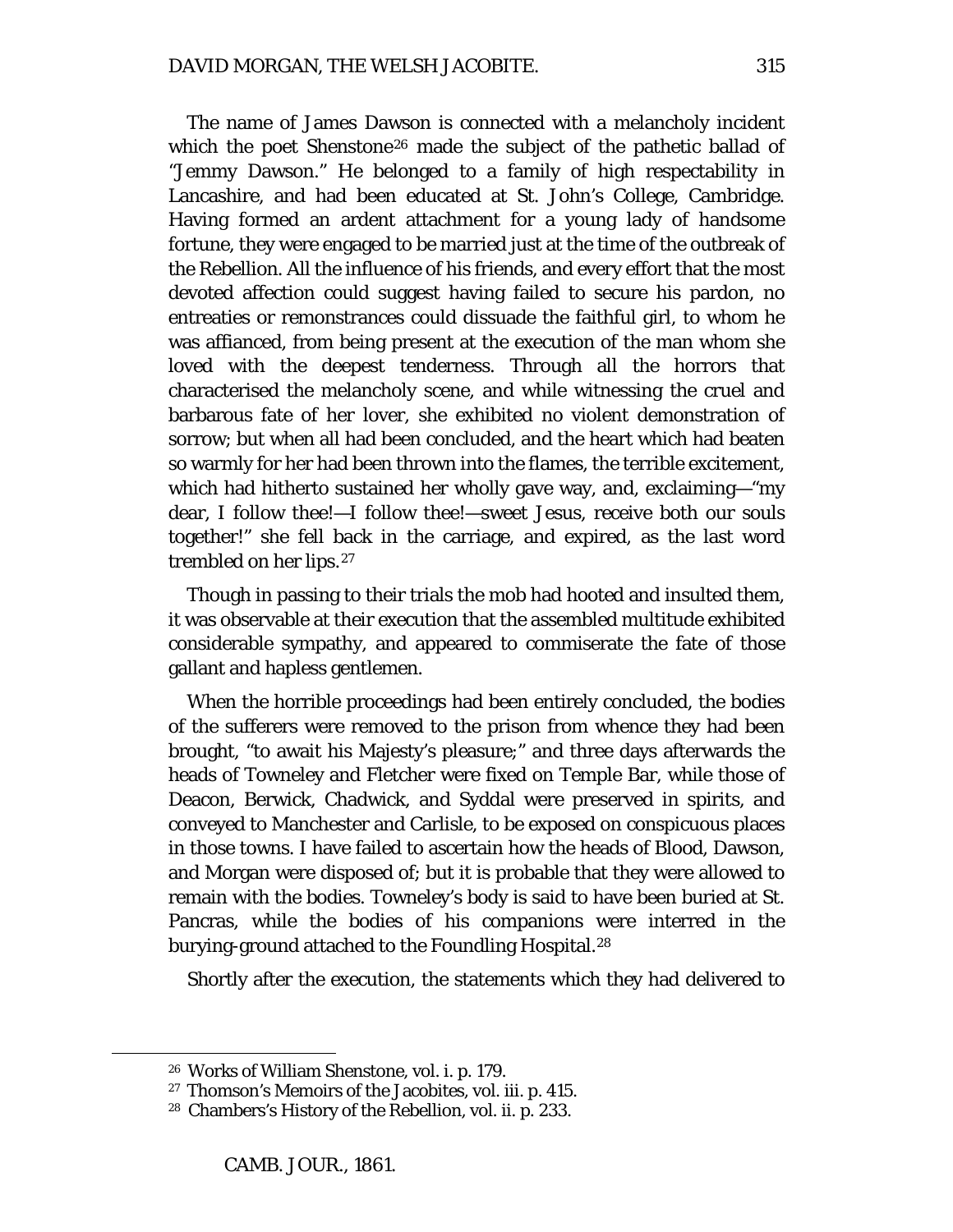the sheriffs were published;<sup>[29](#page-21-0)</sup> and that written by David Morgan is here introduced.

A true COPY of the Paper delivered by David Morgan, Esq., to the Sheriff of Surry, at the Place of Execution, on Wednesday, July 30th, 1746.

It having been always deemed incumbent on every Person in my *Situation,* to say something of himself, and *the. Cause* he *suffers* for, I could not decline it, however disagreeable to my *Persecutors,* when I once held it my Duty.

The CAUSE I embarked in was that of my Liege Sovereign KING JAMES THE THIRD, from an Opinion I long since had of his *just Right:* an Opinion founded on the *Constitution,* and strongly recognized and established by an ACT OF PARLIAMENT NOW IN ITS FULL VIGOUR, which neither the People *collectively* nor *representively* have any Power or Authority to *subvert* or *alter.* [See the Statute of *Charles II.*] Nor can that *Law* be repealed but by a FREE PARLIAMENT summoned to meet by a LAWFUL KING: Not by a Convention commanded by a **foreign prince and Usurper**, and intimidated and directed by *him* at the Head of a foreign Army.

To this *Convention* we owe the Revolution; to the *Revolution* we owe the *Accession* of the House of **Hanover**; and to this *Accession* all our present Ills, and the melancholy and certain Prospect of the intire Subversion of all that is dear and valuable to *Britons.*

*My Opinion of the King's Title* to the *imperial Crown of these Realms,*  thus uncontrovertible, received additional Strength and Satisfaction from his *Character and Qualifications,* confirmed to me by Persons of the strictest Honour and Credit, and demonstrated to me, that *his Establishment* on the *Throne* of his *Ancestors,* would be an *Incident,* as productive of Happiness to the *Subject,* as of Justice to the *Sovereign,* since his MAJESTY's confessed superior *Understanding* is absolutely necessary to extricate our *Country* out of that most desperate *State* she has been declining to since the *Revolution,* and has *precipitately* fallen into since the *Accession.*

On this Declension and Ruin of our *Country* have the *Favourers* and *Friends* of both *Revolution* and *Accession* built *vast* and *despicable Fortunes;* which possibly they may entail (with the conditions of **Slatery** annexed) on their *betrayed* and *abandoned Issue;* it being much more

<span id="page-21-0"></span><sup>29</sup> Authentic copies of the papers wrote by Arthur Lord Balmerino, and others, and, delivered to the sheriffs at the places of execution, 1746.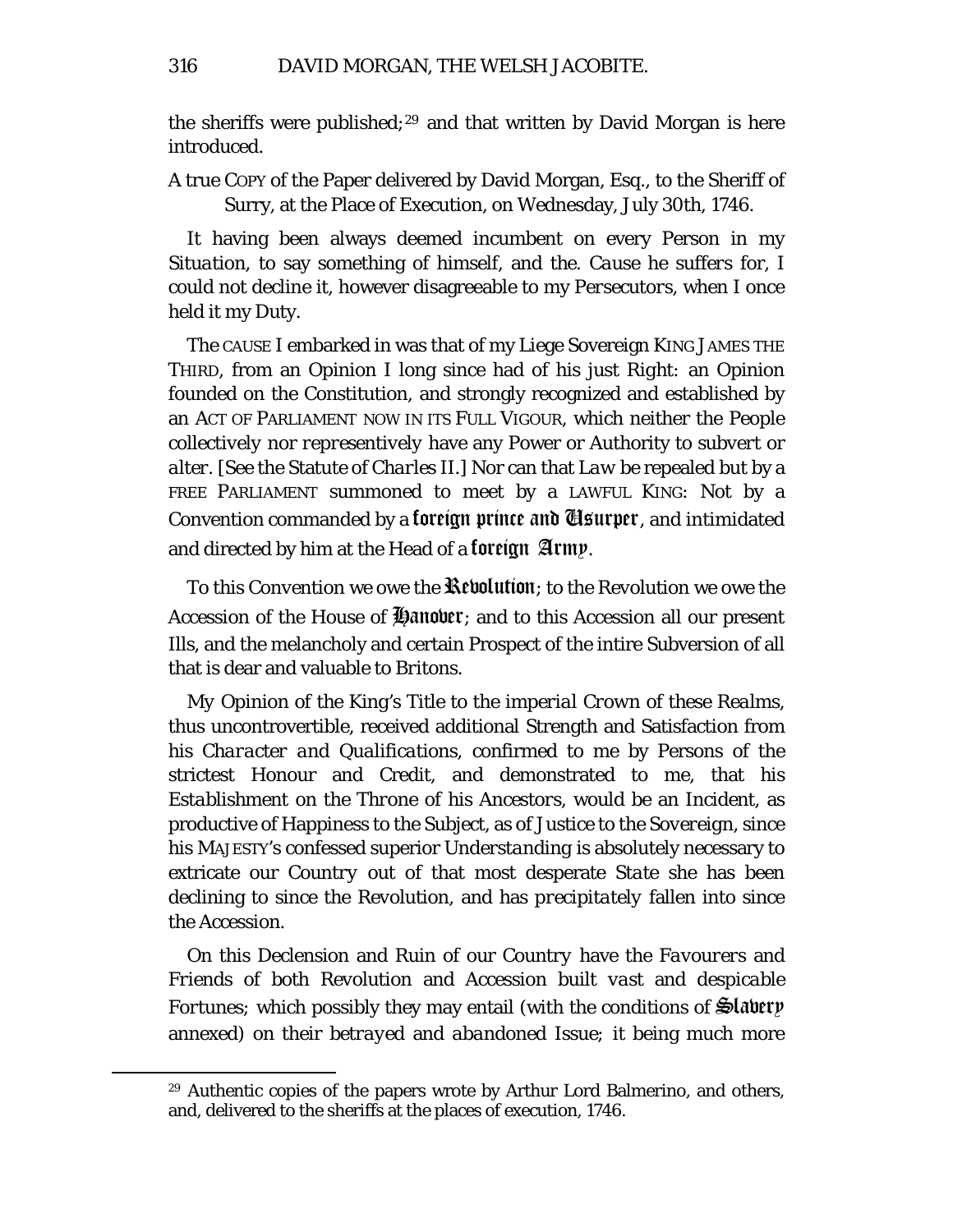clear that *Slavery* will descend *from Generation to Generation,* than such Fortunes so *acquired.*

Have we not seen *Parliaments,* in a *long Succession,* raise *Supplies*  sufficient to surfeit *Avarice?* Do we not see *that Avarice* heaping up *Millions* for the Nurture and Support of *Foreign Dominions,* on the Ruins of that *Country* that grants them? Nor can this move the least Compassion, or even common Regard for her Welfare and Interest, from that *ungrateful Avarice.*

*British Councils,* since the Userper's *Accession,* have had *foreign Interest* their constant Object; and the Power and Finances of the *imperial Crown of Great Britain* have been betrayed, prostituted and squandered, for the Convenience and Support of the meanest Electorate in Germany; and the *Elector's* Conduct has been more destructive and detrimental to our Country, than all the *Finesse, Treachery and Force,* that the *French,* or any other *Adversary's Council's and Power* could have attempted or effected. *Land-Armies* only can sustain and cover Dominions on the *Continent;*  these are raised in the Country *protected,* and maintained by the Country *protecting.* Here *Great-Britain* has all the Burden, and *Hanover* all the advantage: Whereas NAVIES are the British Bulwarks, which have, by the *Elector,* been neglected, misapplied, or employed to her Disadvantage, and can alone guard and protect her *Dominions and Commerce.*

If the present *Convention* had any regard to Self-Preservation, or that of their Constituents, they would *this Session* have made new *Laws* for the further Security of *Privilege:* The *Pannick* diffused universally over the *Electoral Family* would have prepared an easy Assent to any Law in the Subject's Favour: But, even here, these *Representatives* omitted this *second Opportunity* of securing and improving the Happiness of their Electors, and, instead thereof, have given *additional Power* to the Usurper to suspend the BULWARK OF LIBERTY, and invert the Order and Method of *Trials for Treason: Precedents* they will have occasion one Day to *repent of,* since they very probably may fall *Victims to them.*

The false Glosses and Fears of *Popery,* universally propagated, have deluded *unthinking vulgar* minds, and diverted all Attention to Reason; when it is clear, to any just Reflection, that his Majesty can have no *happiness* but what results from *his Britain,* who, he must know from *melancholy experience,* will not be tempted to part with the *Doctrines* and *Exercise* of the *Religion established* in her. His *Majesty* must know, that a *lawful King* must adhere to the *Constitution in Church and State,* and shew a most inviolable Attachment to those *Laws* that were made for the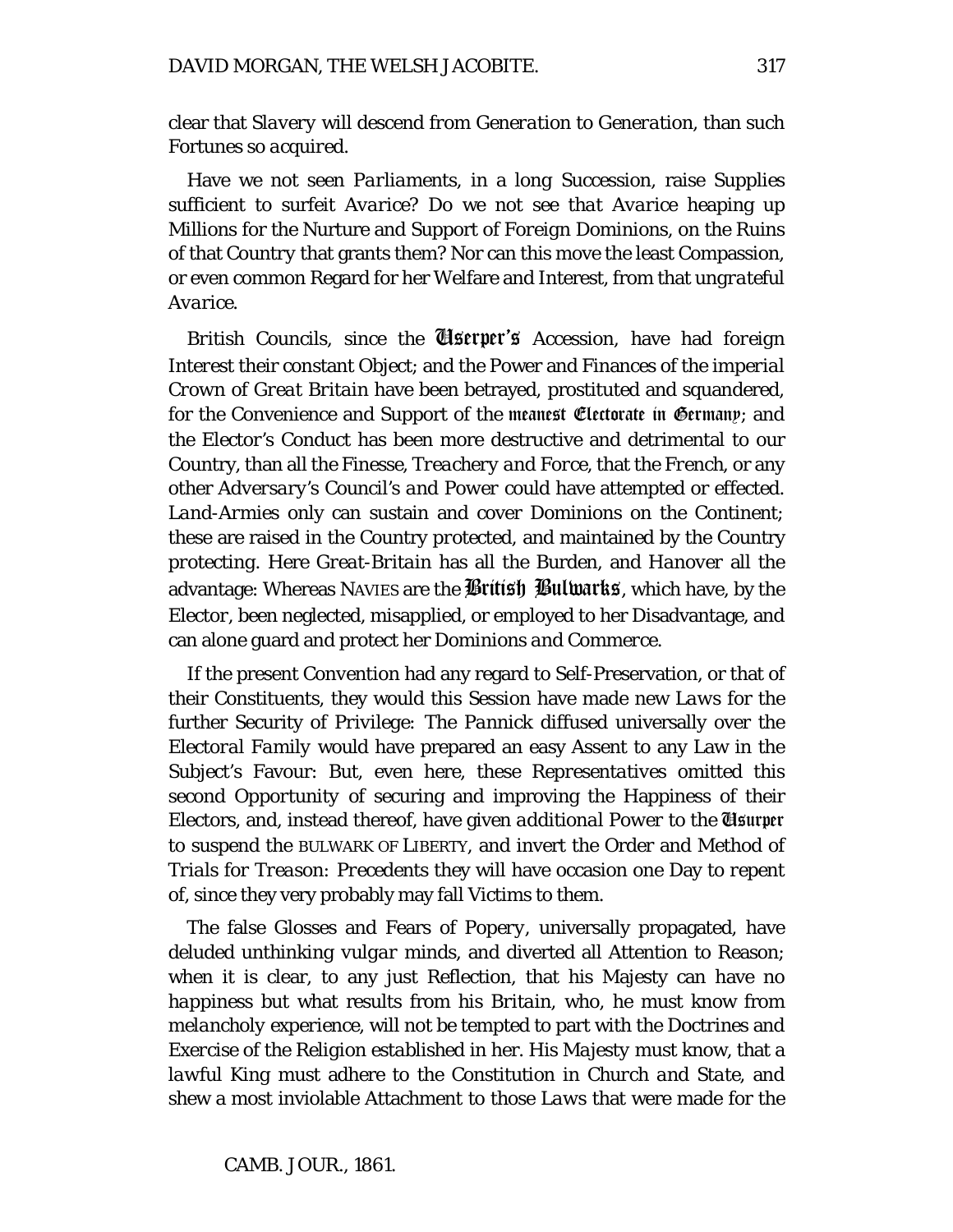Security of *both,* whatever Indulgences and Concessions are made by *Conventions* to an *Usurper* for the Breach of all. A LAWFUL KING IS A NURSING FATHER, who would protect us, and demand no more *Supplies*  than the immediate Services required, and those from the Riches of the *Country,* the Excrescences of *Trade* and *Commerce,* without Prejudice to either; and such would be deemed best that were just sufficient for the Purposes they were raised, and for which only they would be employed. But an Usurper is a Step-father*,* that builds his own Hopes and Views on the Ruin and Destruction of his *usurped Dominions,* and has *Joy* from the *fleecing and impoverishing* of those under his *Influence and Power.*

Even his *Majesty's Enemies* allow him *great Understanding,* nor has any one of them imputed *Breach of Honour* to him. His Abilities and Sense of our Situation would move *him* to interpose in favour of his *Subjects;* and are equal (if human abilities are so) to extricate us out of the various *Perplexities and Intricacies* we have been brought into by *Negotiations, for thirty Years,* for the Preservation of the Balance of Power, to the *Disappointment* of every *Britons* Hope, and the *Ridicule* of all our *Enemies.*

If you once think, my Brethren, you must repent; if you repent, you must make the *Constitution just Reparation;* which can only be done by calling in your lawful KING JAMES THE THIRD, who has *Justice* to attempt, and *Wisdom* to compleat, a thorough *Reformation* in the Constitution, and to fix in its pristine happy *State;* and which, in spite of all Chicane and Prejudice, *without a* RESTORATION will never be done.

I am to declare my Happiness in having such a *Wife and Daughter,* that forgive my involving them in my misfortunes, and having an undeserved Share in them: I heartily thank them, and wish them both temporal and eternal Happiness: and hope that those who are Friends to my *King* will look upon them as the Relict and Orphan of a *Fellow-Subject* that has *suffered* in the ROYAL CAUSE.

I glory in the Honour I have had of seeing his ROYAL HIGHNESS CHARLES PRINCE REGENT, and of being admitted into his Confidence; and I here declare it the greatest Happiness I ever knew, and the highest Satisfaction; and such as even my vainest Thoughts could never have suggested to me: An Honour to every rational Creature that can judge of the many requisite *Virtues* of a PRINCE centred in him truly, tho' so often falsely assigned to the worst. His Character exceeds any Thing I could have imagined or conceived: An Attempt to describe him would seem gross Flattery; and nothing but a plain and naked Narrative of his Conduct to all Persons, and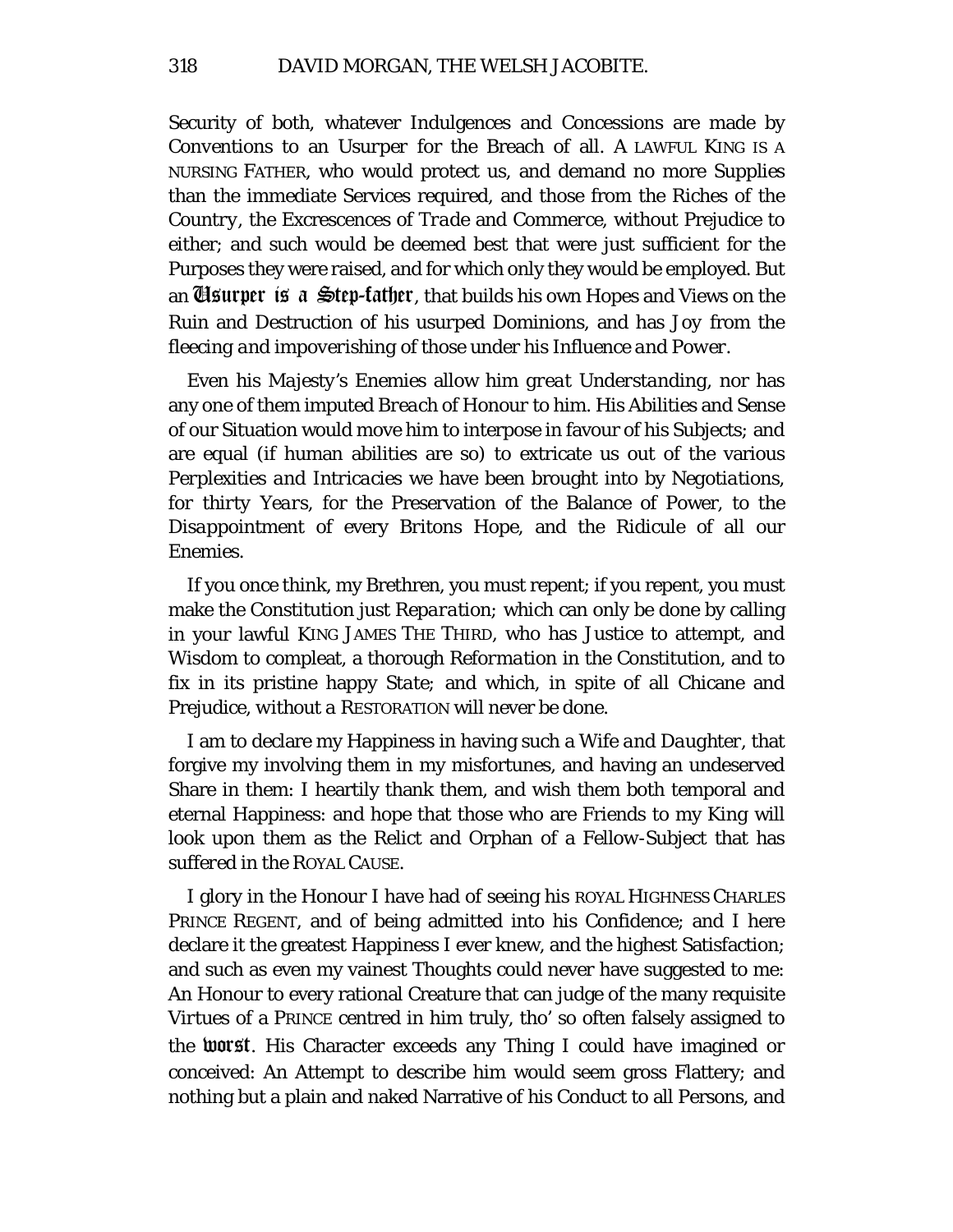in all Scenes he is engaged in, can properly shew him. *A Prince* betrayed by the *Mercy* he shewed his Enemies, in judging of the Dispositions of *Mankind* by the *Benignity* of his own. His *Fortitude* was disarmed by it, and *his ungrateful Enemies* think they have reaped the Benefit of it; but let them not rejoice at *his Misfortunes,* since his Failure of Success will, without the immediate Interposition of *Providence,* be absolutely their *Ruin.* What a Contrast is there between his Royal Highness the PRINCE and the Duke of Cumberland! The first displays his *true Courage,* in Acts of *Humanity* and *Mercy;* the latter a *Cruelty,* in *Burning, Devastation,* and *Destruction* of the *British* Subjects, their Goods and Possessions; I would ask—Who is the true HERO?

The Report of my having betrayed his ROYAL HIGHNESS, or his Friends, is scandalously false; my Appeal to the Counsel for the Prosecution on my Trial, and my suffering Death, must refute it to all honest M en: And I hereby declare I had rather suffer any Death the Law can inflict.—I deem Death infinitely preferable to a Life of Infamy.—But the Death I suffer for my KING, gives me vast *Consolation and Honour* that I am thought worthy of it.

To conclude, my *Brethren* and *Fellow-Subjects,* I must make Profession of that Religion I was baptized, have continued, and shall through the divine Permission die in, which is that of the *Church* of England, and which I hope will stand and prevail against the Malice, Devices and Assaults of her Enemies, as well those of the *Church of* Rome, as those equally dangerous, the Followers of *Luther* and *Calvin,* covered under and concealed in the specious Bugbears of *Popery and arbitrary Power.* This my Faith I have fully set forth in a *Poem* of two Books, intitled, *The Christian Test, or the Coalition of Faith and Reason;* the first of which I have already published, and the latter I have bequeathed to the care of my unfortunate but very dutiful Daughter Mris. *Mary Morgan,* to be published by her, since it has pleased God I shall not live to see it. To this *Poem* I refer, which I hope will obviate all Cavil to the contrary.

I freely forgive all my Enemies from the Userper to Weir and Maddox the infamous Witnesses in support of his Prosecution of me: And I must also, and do from my Heart, forgive my *Lord Chief Justice,* for his *stupid and inveterate Zeal,* in painting *my Loyalty to my King* with all the Reproaches he had Genius enough to bestow on it, when he passed Sentence on Seventeen at once, and which he did without Precedent because it was without Concern.

I beg all I have offended that they will forgive me for *Jesus Christ's* Sake,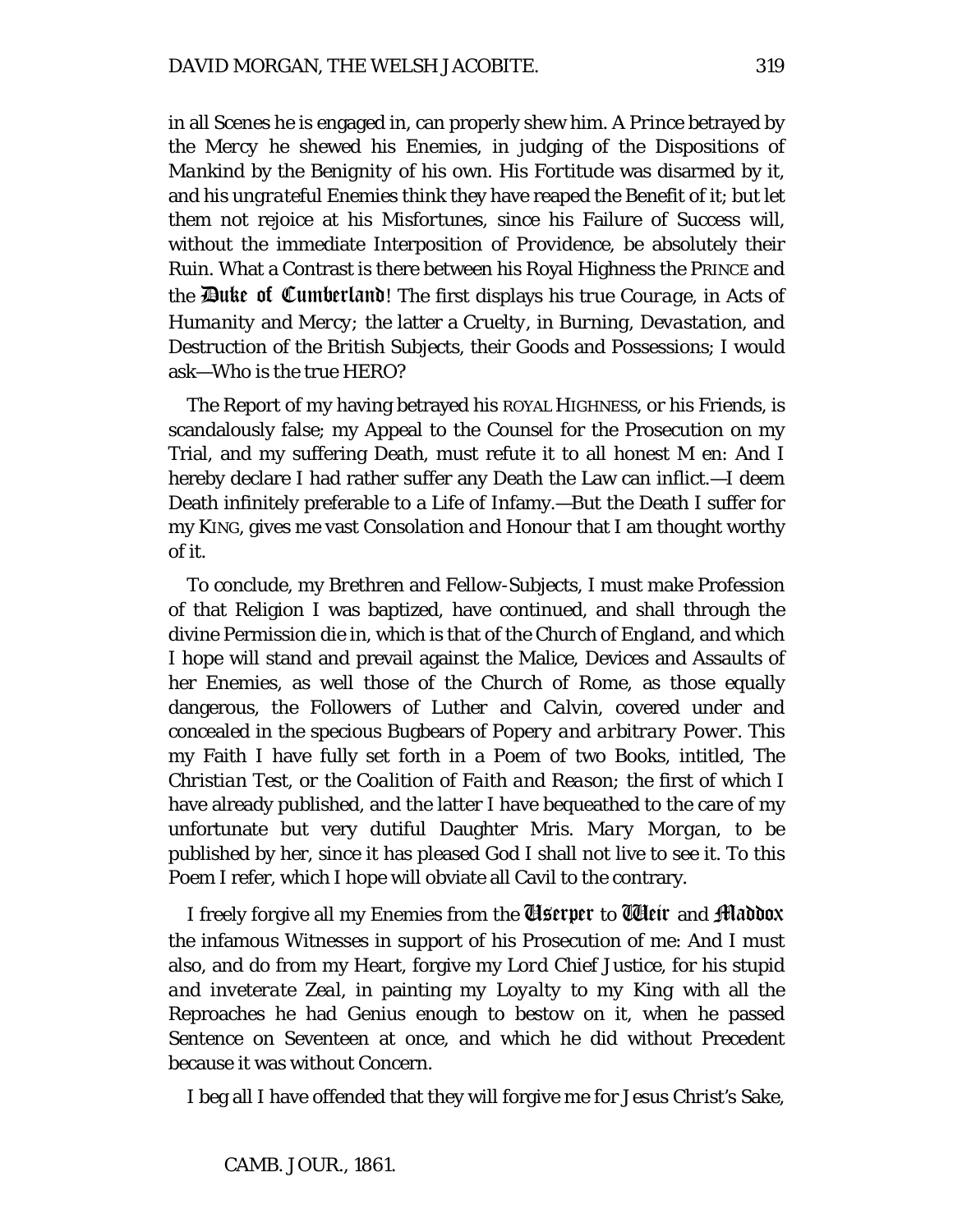my only Mediator and Advocate, *To whom with the Father and the holy Spirit, be all Adoration, Praise, Glory, Dominion and Power for ever.*  Amen.

#### DAVID MORGAN.

July 30. 1746.

The few particulars of those unfortunate gentlemen that appeared in the *Scots* and in the *Gentleman's Magazines,* for the year 1746, were unquestionably derived in a great measure from a pamphlet that was published, shortly after their execution, entitled, "A Genuine Acct , of the behaviour, &c., of Francis Towneley," &c. This pamphlet was characterised by considerable political virulence; and, like all the publications of that turbulent period, sought to defame the unfortunate Jacobites, and to cover their memories with odium. To defend them from such attacks and unjust aspersions would, at that period, have been highly dangerous, and justice could not possibly have been done to their memories; but now when more than a century has elapsed since their deaths, and the asperities of party feeling which then prevailed have wholly disappeared, and, by the majority of our countrymen, are scarcely known to have ever existed, their reputations should be relieved from the unjust calumnies that have so long been suffered to attach to them; and the chivalric bravery with which these, and scores of other unhappy Jacobites, laid down their lives on the scaffold, cannot fail to awaken the sympathy and admiration of every Englishman. These brave but ill-fated men, without one exception, faced death with such undaunted firmness as to excite the wonder, sympathy, and respect of the multitudes who attended their executions. Though differing in age, social position, education, and habits, in their demeanour and proceedings on the scaffold, the most perfect similarity was exhibited; for, as Sir Walter Scott says,[30](#page-25-0)

"They prayed for the exiled family, expressed their devotion to the cause in which they died, and particularly their admiration of the princely leader whom they had followed till their attachment conducted them to this dreadful fate. It may be justly questioned whether the lives of these men, supposing everyone of them to have been an apostle of Jacobitism, could have done so much to prolong their doctrines as the horror and loathing inspired by so many bloody punishments."

In the pamphlet<sup>[31](#page-25-1)</sup> to which I have referred, the character of David

<span id="page-25-0"></span><sup>30</sup> Tales of a Grandfather, vol. iii. p. 324.

<span id="page-25-1"></span><sup>31</sup> A Genuine Account, &c.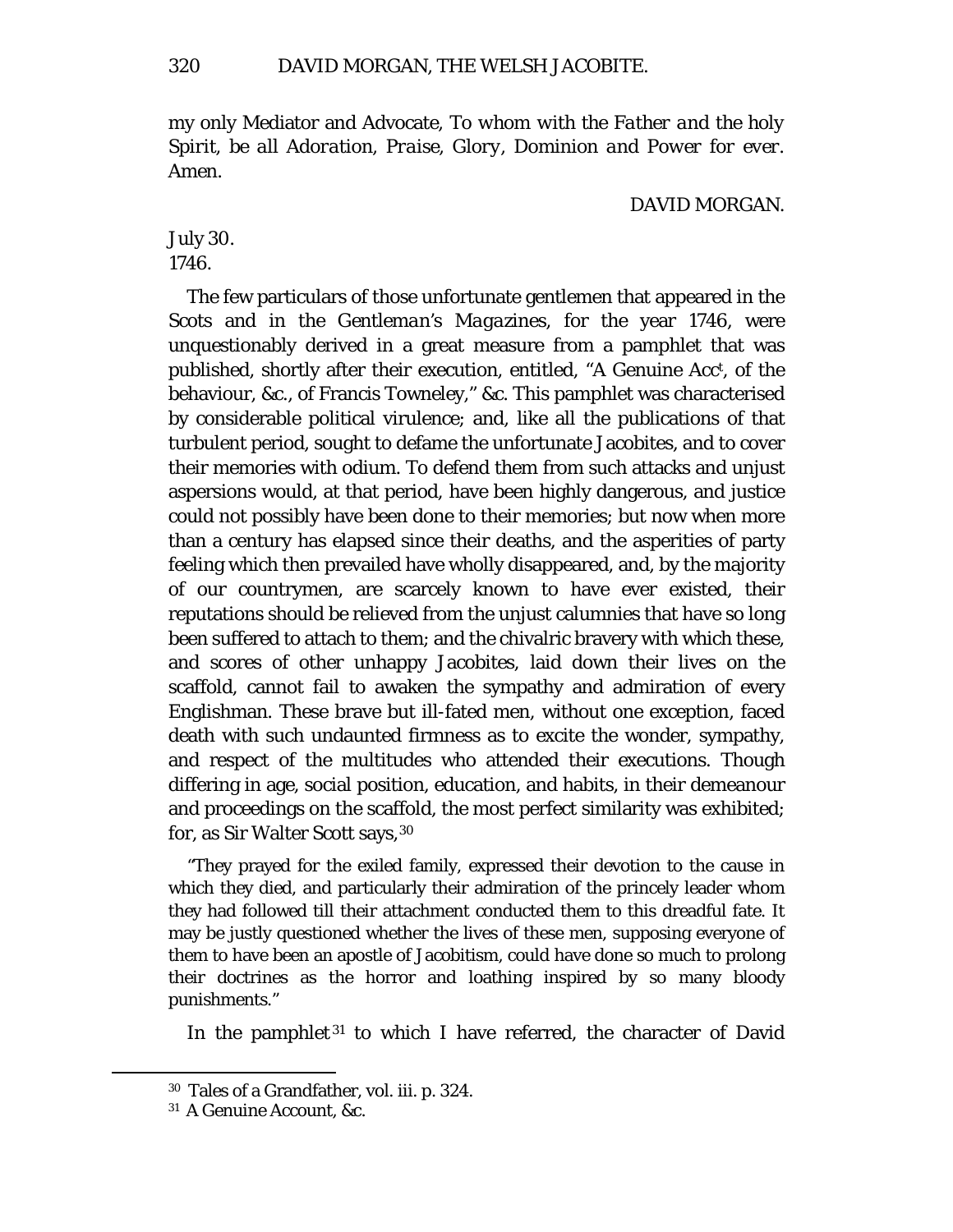Morgan is described to have been singularly unamiable and arbitrary. That such was the *worst* that could be said of him by one who wrote as the advocate and apologist of the dominant party, and the partisan of the ruthless government that doomed him and his ill-fated friends to death, and with whom it was regarded as a political necessity to traduce their characters, and hold them up to public odium, seems to me to afford very conclusive evidence that no discreditable stain rested on his name that even a hireling scribe could distort into a calumny.

The account given of him in the "Genuine Account" is here subjoined in its entirety:—

"Being naturally of a haughty turbulent disposition, his neighbours, tenants, and domesticks, were continually plagued with his ill-humours. But to sum up his character in a few words; he was a morose husband, a tyrannical master, a litigious neighbour, an oppressive landlord, and a false friend. He had pride without the least condescension, avarice without a spark of generosity, ill-nature without a grain of benevolence. But what his virtues and better qualities were, (if he had any,) has not come to our knowledge. If they had, we should gladly have mentioned them; that the world might not run away with an opinion, that Mr. Morgan was the only man who ever lived half a century without doing one good action, and that he died unlamented by friend, neighbour, or domestick."

It appears to me that those aspersions on the unhappy man's character and disposition are fully refuted by the whole tenor of his conduct during his imprisonment, and at his execution; coupled with the fact that none of the traditions existing in Glamorganshire regarding him are such as in any degree justify, or lend the slightest confirmation to, those representations of his enemies. The affection and untiring devotion of his wife, who constantly attended him in his prison, his profound religious convictions during his confinement, the impressive and fervent manner in which he read and prayed to his unhappy companions at the place of execution, and the love and respect with which they evidently regarded him, furnish very convincing testimony to the goodness of his disposition, and the rectitude of his principles. The references which he makes to his wife and daughter in his last address also show that the relations existing between them were of the most affectionate nature, and do not admit of the remotest inference that any harshness or unkindness had ever been exhibited towards them by the hapless husband and father; who, had such been the case, would naturally, in the last few hours left to him on earth, have sought their forgiveness. But, though he does actually beseech them to forgive him, it is "for involving them in my misfortunes, and having an undeserved share in them;" and I entertain a decided conviction that his only crime, if crime it were, was that of sacrificing his life and property in the effort to establish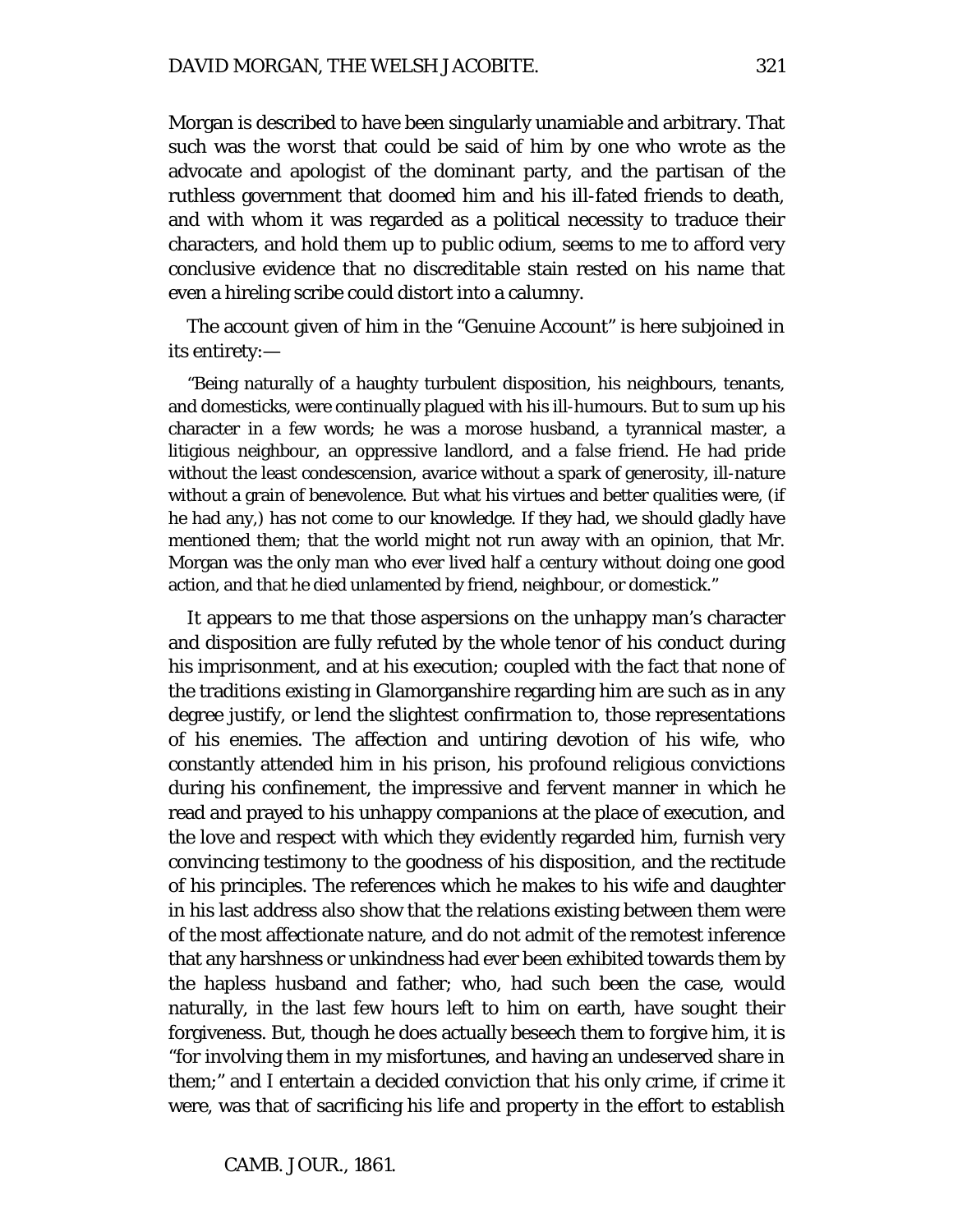the principles that had probably been instilled into his mind from his earliest years, and in endeavouring to place on the throne of his ancestors the Prince whom he had been taught to regard as the only rightful and legitimate King.

The materials that exist for a biographical sketch of David Morgan are extremely few, and very scanty in their nature. He appears to have belonged to a family of considerable respectability in the county of Glamorgan, and to have descended from a branch of the distinguished house of Tredegar, Sir Thomas Morgan, Knt.,<sup>[32](#page-27-0)</sup> of Penycoed Castle, in Monmouthshire, whose son James married the grand-daughter and heiress of Morgan Jenkin Bevan Meirick, of Coed-y-gorres. The father of David Morgan was Thomas, the second son of William Morgan, gent., who was described, in 1678, as the heir of Coed-y-gorres; and who, in the year 1680, when his kinsman, Thomas Morgan, Esq., of Lanrumney, was sheriff of Glamorganshire, filled the office of under-sheriff. In the year 1682, when the sheriff was Rowland Deere, Esq., of Wenvoe, the under-sheriff appears to have been Thomas Morgan, of Coed-y-gorres, the younger brother. And again, in the following year, (1683,) the sheriff being Thomas Lewis, Esq., of Lanishen, the position of undersheriff was held for the second time by William Morgan, of Coed-y-gorres.

The eldest son of this William Morgan was also named William, and married Elizabeth, daughter of Henry Probert, Esq., of the Argoed, in Penalt, whose wife was the daughter of Thomas Morgan, Esq., of Machen, a cadet of the ancient house of Tredegar. This gentleman left three sons, named William, Henry, and Thomas, who, in the year 1722, appear respectively to have filled the offices of sheriff, under-sheriff, and county clerk of Glamorganshire.

At this time it is to be presumed that friendly relations existed between the brothers. Their father had died in January, 1718; but his widow survived until the year 1726, when disputes appear to have arisen between the children respecting the payment of legacies, and the distribution of the personalty. William Morgan had vested his property in trustees, of whom there were three, viz., Henry Probert, Esq., of Pantglas, Michael Richards, and Robert Howell, gentlemen; but the two first named gentlemen appear to have died before the widow. Legal proceedings were commenced at the

<span id="page-27-0"></span><sup>32</sup> In the reign of Edward IV., Morgan Jenkin Phillip was possessor of Pencoed. He married Margaret, daughter of Thomas Scudamore, of Kentchurch, and great-grand-daughter of Owen Glendower. Leland says, "Morgan the Knight of Low Wentlande, dwelling at Pencoite, a fair manor place, a mile from Bist, alias Bishopston, and two mile from Severn Sei. He is of a younger brother's house."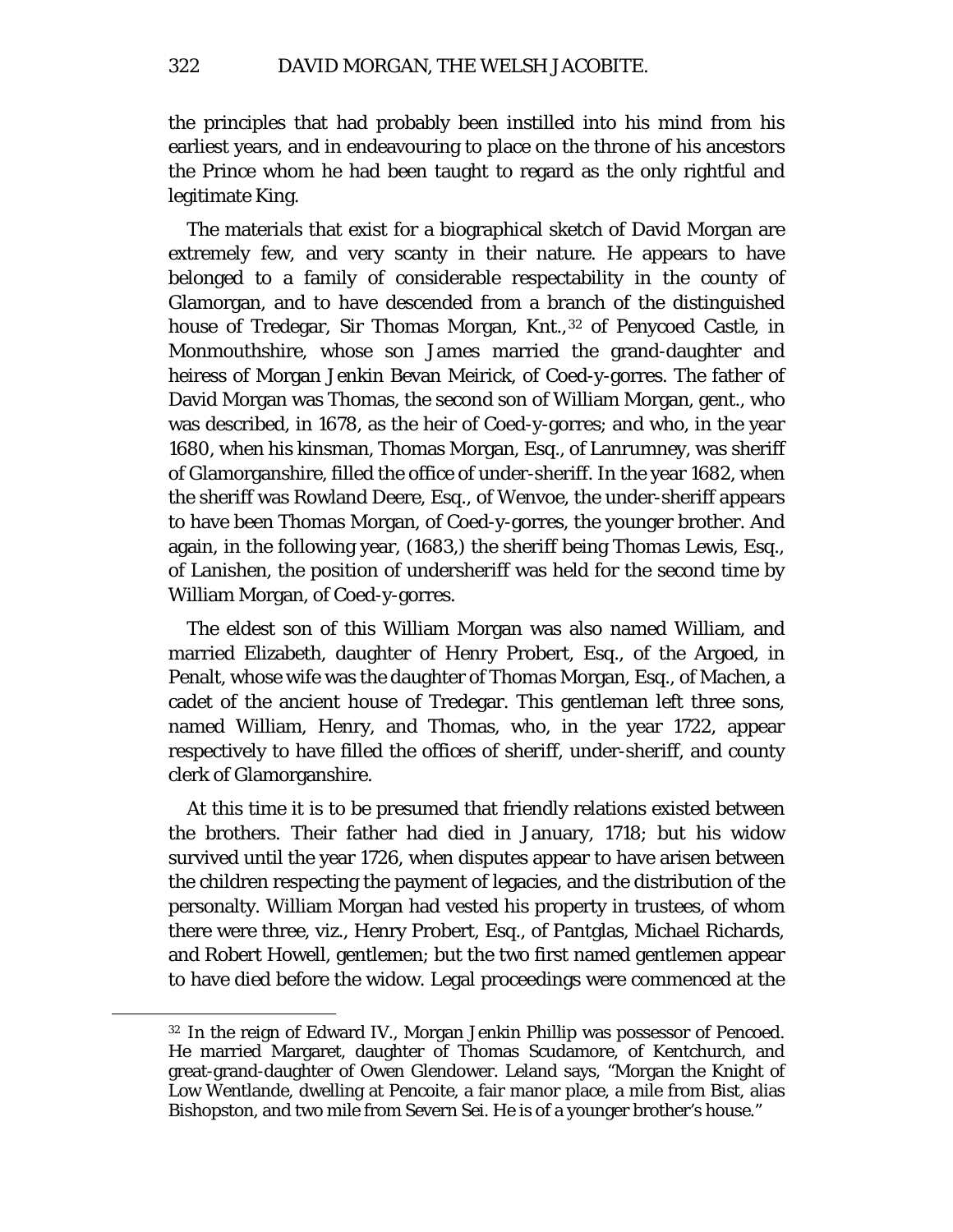court of great sessions for the counties of Glamorgan, Brecon, and Radnor, in April, 1731; and only terminated in 1736, by an appeal to the House of Lords. The cases of the appellant and respondents are in my possession, and I find therein a brief reference to David Morgan, (who appears to have had some money transactions with the deceased uncle,) which I shall extract. It occurs in the respondent's case:<sup>[33](#page-28-0)</sup>— "That £197 15s., due on four notes and a bond from David Morgan to the said testator, and included as part of the said £1453 18s. 10d., was, by an account stated between the said David Morgan, and the said Elizabeth Morgan, and the respondent William Morgan, struck off, there being a balance of £65 charged to be paid due to the said David Morgan, over and above the money due on the said notes and Bond."

As before stated, the second son of William Morgan, (described in the annexed pedigree as heir of Coed-y-gorres in 1678,) was Thomas, who married Dorothy, the daughter of David Mathew, Esq., of Llandaff, by his wife Joan, the daughter of Sir Edward Stradling, Bart., of St. Donat's. The only issue of this marriage, so far as I have been able to ascertain, was David Morgan, the unfortunate subject of this paper; and who thus appears to have been closely allied to the two distinguished families of Mathew and Stradling, then among the most wealthy and influential in Wales.

The Mathew family boasted of an illustrious descent, being derived from Gwaethvoed, Prince of Cardigan; and one of their direct ancestors being Sir David Mathew, of Llandaff, who was one of the most distinguished men of his time, and was made grand Standard-Bearer of England by Edward IV.

The Stradlings, again, traced their descent, in unbroken succession, from Sir William le Esterling, (which name became corrupted to Stradling,) one of the twelve Norman knights associated with Robert Fitzhamon, the cousin of William II. (Rufus), in the conquest of Glamorgan. As his share of the conquered district, Sir William le Esterling obtained the castle and manor of St. Donat's, with other extensive possessions. Sir Thomas Stradling, the last of the name, continued to reside at St. Donat's; but died, a childless man, at Montpellier, in France, on the 27th of September, 1738; and was buried at St. Donat's on the 19th of March, 1739.

David Mathew, Esq., of Llandaff, the father of Dorothy Morgan, was likewise the father of Brigadier-General Edward Mathews, and the grand-father of the well known Admiral Mathews, who was thus the first cousin of David Morgan. Admiral Mathews contested the county of Glamorgan with Sir Charles Kemys Tynte, of Cefen Mabley, and was

<span id="page-28-0"></span><sup>33</sup> Particulars privately printed for the House of Lords.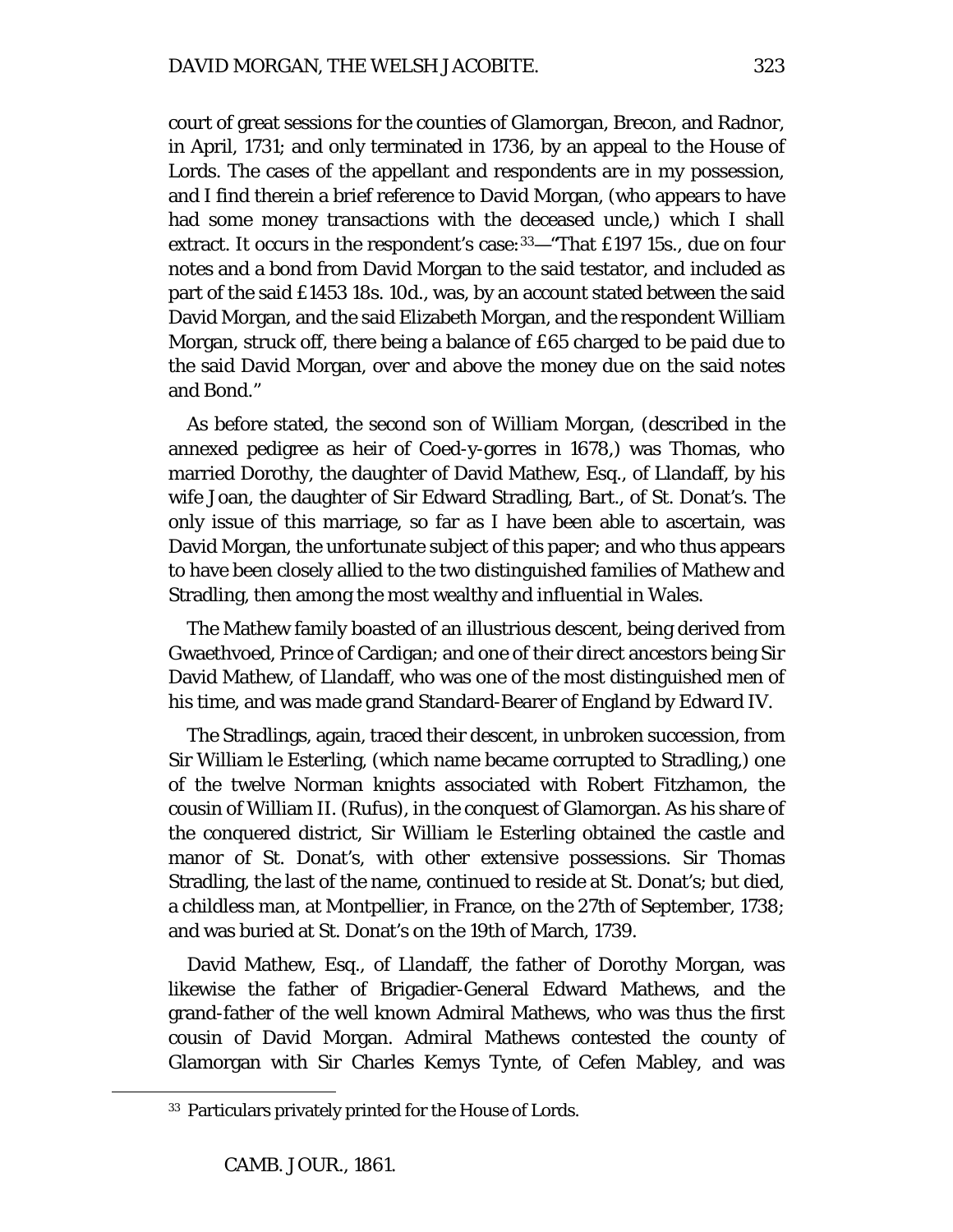elected by a majority of 47. The election was held at Cardiff, and commenced on the 2nd of January, 1744, the poll extending over *nine days.*

Though possessed of no proof that such was the case, I strongly suspect that the father of David Morgan acquired Penygraig by his marriage to Dorothy Mathews. But I have not been able to learn whether he ever resided there, nor where his son was born, though the period of his birth must have been 1695, or 1696. His father, being the second son, would naturally have removed from Coed-y-gorres after his marriage; and it is probable that Penygraig became his residence. Where David was educated does not appear; but it is clear that he received a liberal education.

Having studied law, and passed through the prescribed formalities, he was, in regular course, called to the bar. But the author of the "Genuine Account," whether truly or not cannot be clearly known, states that "not making a shining figure there, he retired into the country, and, after his father's death, lived chiefly on his estate." He was, however, well known in the Courts, and had frequently practised at Westminster, and elsewhere; though there is reason to suspect that he never devoted himself very assiduously to the law, and that his predilections, at one period, lay more in a military direction. In the speech which he made at his trial, when referring to the evidence that showed him to have been the confidential adviser of the Pretender, and his being designated the "Pretender's Counsellor," he remarked, "as to my capacity as one bred to the law, I confess that I never pretended to much knowledge that way, and therefore was a very improper person to counsel the chief of the rebels, for my advice could be of little value to him *"[34](#page-29-0)*

From the same source, combined with the fact of his readiness to join the army of the Pretender, I draw the inference of his military tendencies; for, he further observes, that he had "served the Crown of England in two campaigns with some reputation."[35](#page-29-1) But no further information has been obtained with respect to his movements and proceedings, while engaged with the army, beyond the fact that he was frequently addressed as "Captain" Morgan.

He likewise appears to have taken rather an active share in the political discussions of the day, and to have been a prominent member of the club of independent electors of Westminster; for I learn that, after his execution, two pamphlets where published on the assumed appearance of his ghost at

<span id="page-29-0"></span><sup>34</sup> Howell's State Trials, vol. xviii.

<span id="page-29-1"></span><sup>35</sup> Howell's State Trials, vol. xviii.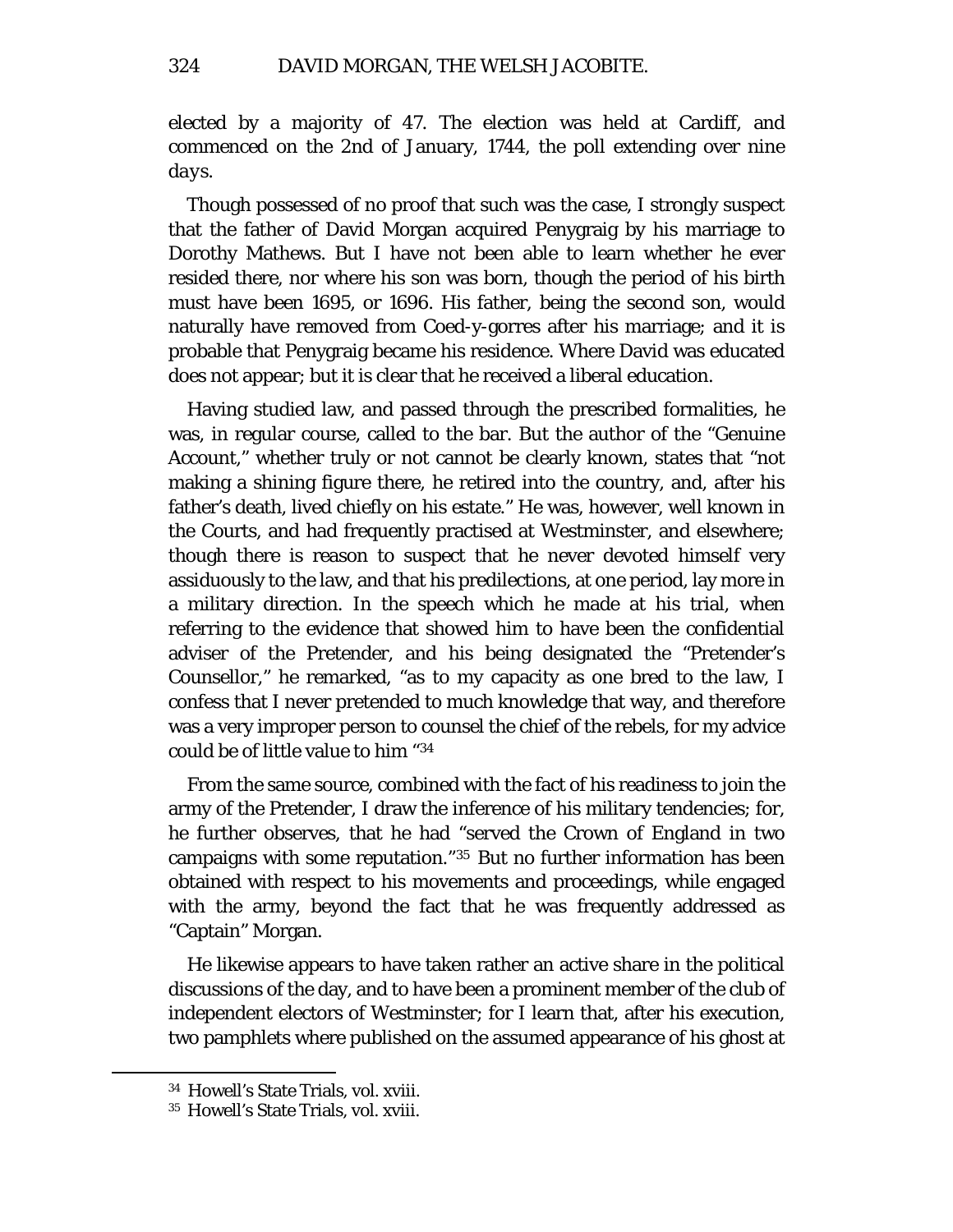the club. Nor did he confine himself to political questions, for poetry and polemics were somewhat incongruously blended in his studies. Horace Walpole speaks of him as "Morgan, a poetical lawyer;"[36](#page-30-0) and it will be remembered that in the paper delivered to the sheriffs at the execution, he states, "this my faith I have fully set forth in a poem of two books, entitled, \*the Christian Test Or The Coalition Of Faith And Reason,' the first of which I have already published, and the latter I have bequeathed to the care of my unfortunate but dutiful daughter, Mistress Mary Morgan, to be published by her, since it has pleased God I shall not live to see it."

In addition to his estate in Wales, he possessed some valuable leasehold property in St. Leonard's, Shoreditch, which, most probably, was acquired by his marriage; for his wife, whose maiden name I have not succeeded in ascertaining, was a London lady. It is not clear whether he left more than one child living at his death; for though he refers to his daughter Mary Morgan only, in the pedigree of Mathews, of Llandaff,<sup>[37](#page-30-1)</sup> his daughter and heiress is designated "Jane," which, most probably, was an error, and the name should have been "Mary." This lady had died unmarried prior to the year 1798, (but how long previously I am unable to determine,) and her estates in the county of Glamorgan were, at that date, held in trust for John William, son of John Chittingden, of Tooting, Surrey, who was then only three years of age, as her 'heir-at-law, and co-heir with William Morgan Thomas,<sup>[38](#page-30-2)</sup> of Lanedern, in the county of Glamorgan, whose age was then twenty-two years. It thus appears probable that the property of Morgan either escaped confiscation, or was restored to his daughter on the passing of the act for the restoration of the forfeited estates.

It has already been stated that Penygraig<sup>[39](#page-30-3)</sup> is now an ordinary Welsh

<span id="page-30-0"></span><sup>36</sup> Letters of Horace Walpole, Earl of Oxford, to Sir Horace Mann, vol. ii. p. 166.

<span id="page-30-1"></span><sup>37</sup> MSS. of Sir Isaac Heard, privately printed by Sir Thomas Phillipps, Bart.

<span id="page-30-2"></span><sup>38</sup> Ann, the third daughter of William Morgan, Esq., of Coed-y-gorres, (who died in 1762,) married John Thomas, of Fyn Fynon, in the parish of Llanedern, Glamorganshire, and had one son, William Morgan Thomas. The representatives of this gentleman appear to have subsequently resided at a place called Llanarthan, in the parish of St. Mellon's, Monmouthshire; and some of them were very recently living.

<span id="page-30-3"></span><sup>39</sup> I have been informed that after Morgan's death this place came into the possession of Mathews, of Llandaff, and was sold by a member of that family to an ancestor of the present Colonel William Mark Wood, who now owns it. And this seems very probable, as I find that Penycoed, in Monmouthshire, now the seat of the Morgans, having been purchased by Admiral Mathews, was sold, about the year 1800, by his grandson, John Mathews, Esq., to Colonel Wood of Piercefield; and Penygraig may have been disposed of at the same time.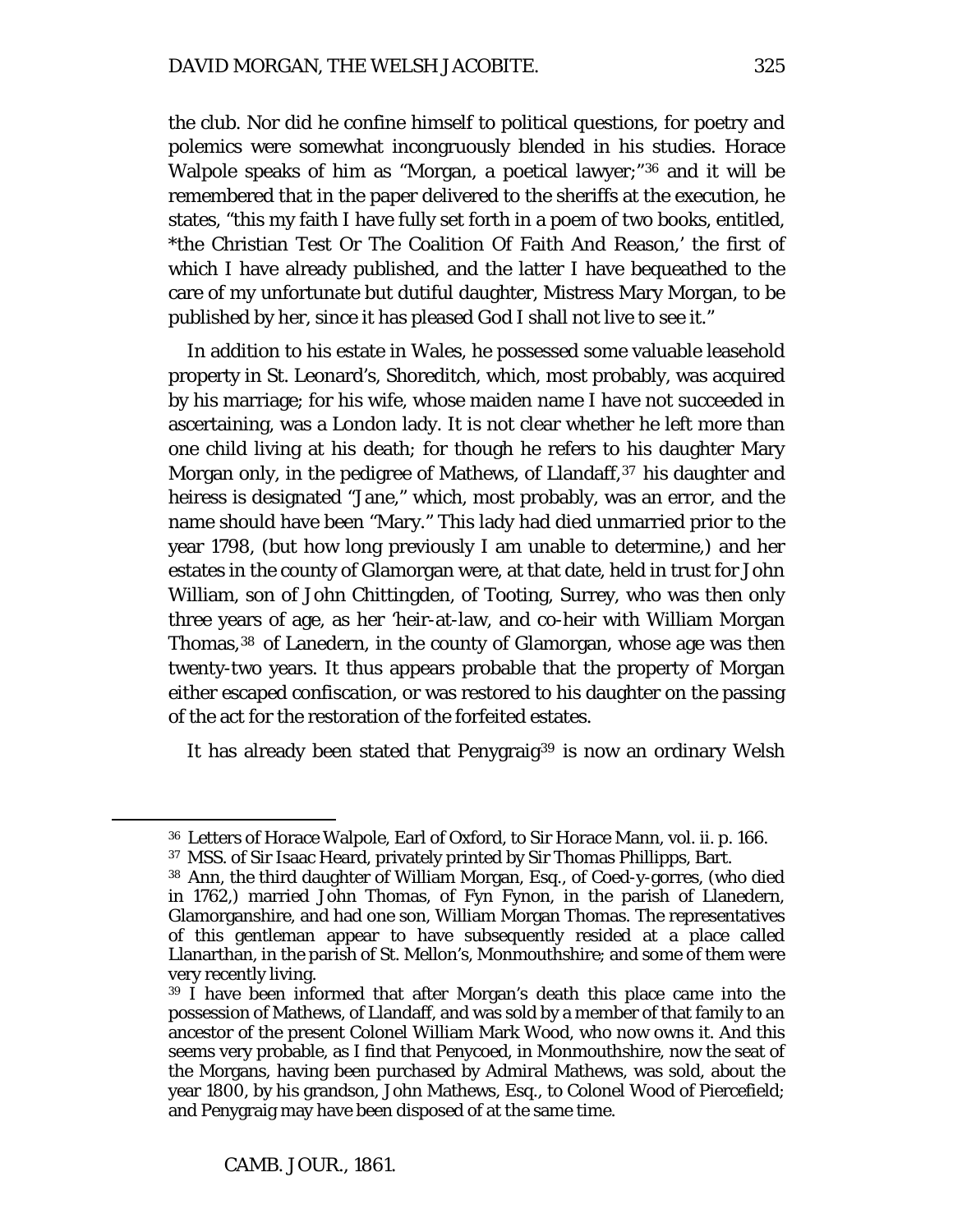farm-house; and Coed-y-gorres [40](#page-31-0) has long been reduced to the same condition; while their connection with David Morgan, and the recollection of his tragical fate, are only retained in a few shadowy traditions that are rapidly fading out of remembrance.

Glanwern, Pontypool, Dec., 1861.

<span id="page-31-0"></span><sup>40</sup> Coed-y-gorres is now the property of the son of the late Rev. Windsor Richards, Rector of St. Andrew's, and of St. Lythen's, in the county of Glamorgan; but how acquired I am not able to show.